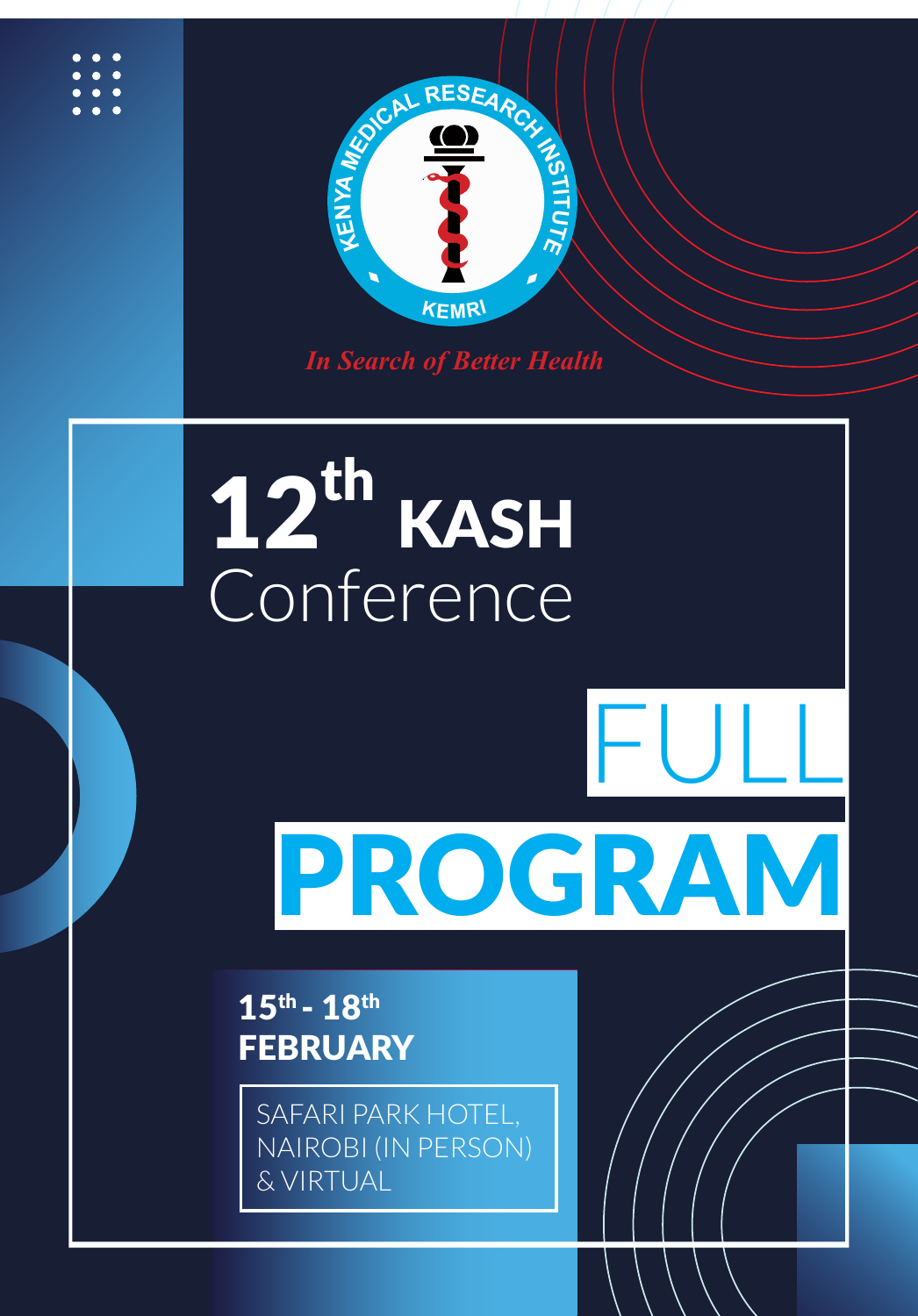|                                      |                                   | DAY 1, WEDNESDAY, 16 <sup>th</sup> FEBRUARY 2022                                                                                                                                                                                                                                                          |
|--------------------------------------|-----------------------------------|-----------------------------------------------------------------------------------------------------------------------------------------------------------------------------------------------------------------------------------------------------------------------------------------------------------|
| <b>TIME</b>                          |                                   | <b>DAY 1 OPENING SESSION &amp; KEYNOTE ADDRESS</b>                                                                                                                                                                                                                                                        |
| 0800-0900hrs                         |                                   | Arrival and Registration of Delegates                                                                                                                                                                                                                                                                     |
| $0900 - 0915$ hrs                    |                                   | Conference overview:<br>Chair of KASH Organizing Committee, Dr. Cecilia Mbae                                                                                                                                                                                                                              |
| 0935 - 0955hrs                       |                                   | Remarks from Director General KEMRI Prof. Sam Kariuki<br>Remarks from Chair, KEMRI Board of Directors, Dr. Daniel M. Mbinda                                                                                                                                                                               |
| 1010 - 1040hrs                       |                                   | Opening Keynote Address: Dr. F. George Njoroge; Department of Research, Innovation &<br>Entrepreneurship Kenyatta University Teaching & Referral Hospital<br>Topic: The Joy of Science: Discovery of Victrelis™, the First HCV Protease Inhibitor to be<br>Approved by Food and Drug Administration (FDA) |
| <b>Master of</b><br><b>Ceremony:</b> | Mr. John Musau                    |                                                                                                                                                                                                                                                                                                           |
| <b>Session Chair</b>                 | Dr. Evans Amukoye                 |                                                                                                                                                                                                                                                                                                           |
| Rapporteur                           | Dr. Linus Ndegwa                  |                                                                                                                                                                                                                                                                                                           |
| $1040 - 1115$ hrs                    |                                   | POSTER SESSION AND TEA BREAK                                                                                                                                                                                                                                                                              |
| 1330-1630hrs                         |                                   | SCIENTIFIC SESSION 1-4, Symposium 1                                                                                                                                                                                                                                                                       |
| Time (EAT)<br>1115hrs-1300hrs        | <b>Abstract</b><br>N <sub>0</sub> | <b>Scientific Session 1: AMR 1</b><br><b>VENUE: BOGORIA</b><br>Session Chair: Dr. John Mwaniki<br>Rapporteur: Susan Kavai                                                                                                                                                                                 |
|                                      | 1.                                | Antimicrobial resistance and virulence characteristics of Klebsiella pneumoniae<br>isolates in Kenya; Angela Muraya                                                                                                                                                                                       |
|                                      | 2.                                | Prevalence and risk factors for the transmission of H. pylori, E. coli and<br>Klebsiella species among patients presenting with gastritis in Nairobi, Kenya;<br>Sophia Kuve                                                                                                                               |
|                                      | 3.                                | Antimicrobial Resistance patterns of Bacterial isolates recovered from UTI<br>patients visiting different healthcare facilities; Susan Kiiru                                                                                                                                                              |
|                                      | 4.                                | Carbapenem resistance in Gram negative bacteria: resistance mechanisms and<br>reduced susceptibility to recently approved drugs; Anne Amulele                                                                                                                                                             |
|                                      | 5.                                | Drug Resistance Mutations Profile Among Infants in Kenya; Sheila Kageha                                                                                                                                                                                                                                   |
|                                      | 6.                                | Prevalence, Antimicrobial Susceptibility Profiles, and Antimicrobial Resistance<br>Genotypes of Listeria monocytogenes and Gram-Negative Co-isolates from Raw<br>Meats Obtained from Selected Formal and Informal Markets in Nairobi County.<br>Anita Chepkemei                                           |
|                                      | 7.                                | Comparative Evaluation of ADAGIO and VITEK Automated Antimicrobial<br>Susceptibility Testing Platforms using a collection of Kenyan Clinical Isolates<br><b>Justin Nyasinga</b>                                                                                                                           |
| Time (EAT)<br>1115hrs-1300hrs        | <b>Abstract</b><br>N <sub>0</sub> | <b>Scientific Session 2: Malaria (1)</b><br>Venue: AMBOSELI<br><b>Session Chair: Dr. Luna Kamau</b><br>Rapporteur: Koko Mutai                                                                                                                                                                             |
|                                      | 8.                                | Malaria is a cause of iron deficiency in African children; John Muriuki                                                                                                                                                                                                                                   |
|                                      | 9.                                | Synergism in Antiplasmodial activities of Epirubicin in combination with<br>Artemether and Lumefantrine; Douglas Ochora                                                                                                                                                                                   |
|                                      |                                   | $\bullet\hspace{0.1cm} \bullet\hspace{0.1cm} \bullet\hspace{0.1cm} \bullet$                                                                                                                                                                                                                               |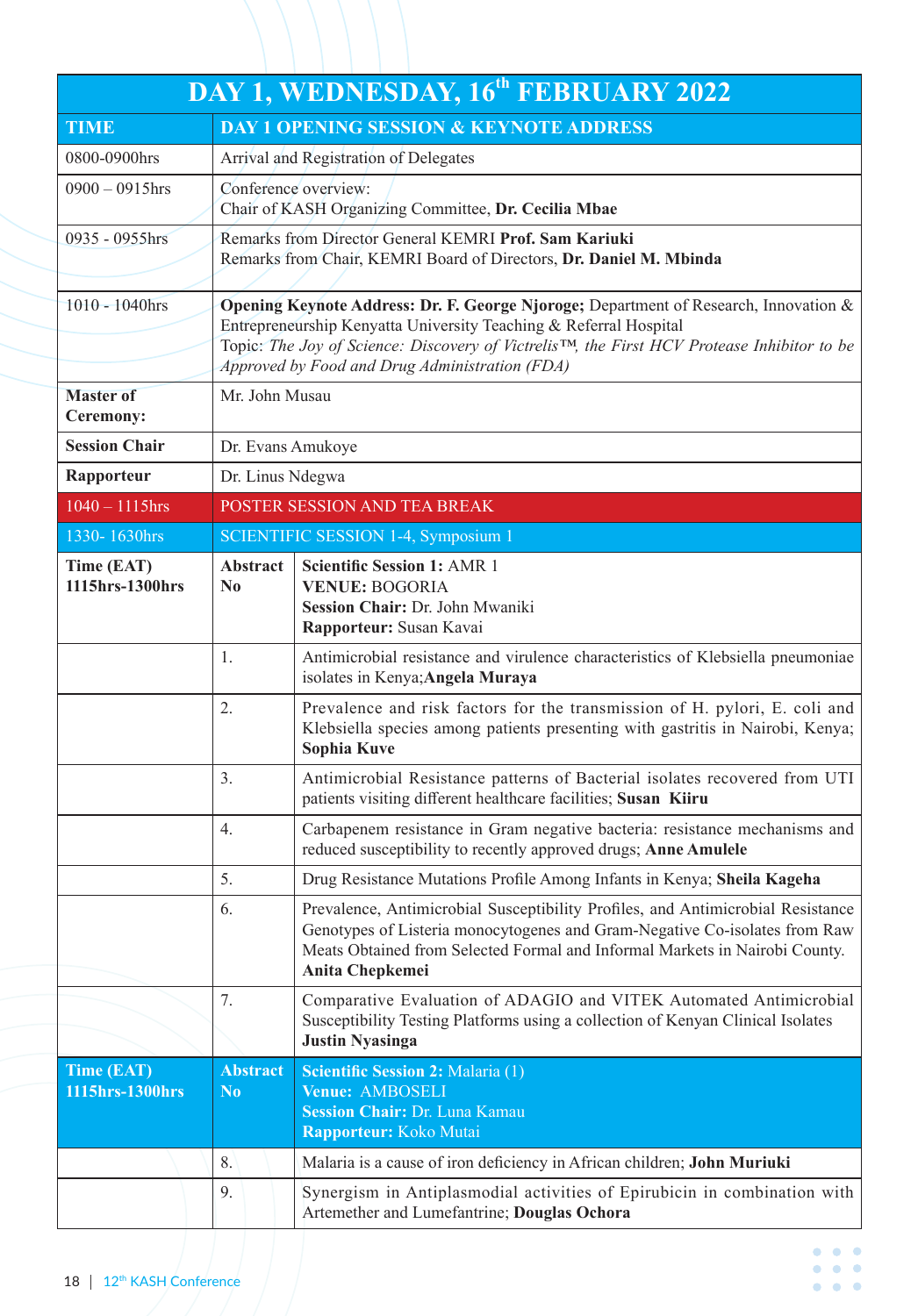|                 | 10.             | Plasmodium ovale and Plasmodium falciparum Co-infection is Associated with<br>Symptoms in Malaria Endemic Regions of Western Kenya; Jackline Juma                                                    |
|-----------------|-----------------|------------------------------------------------------------------------------------------------------------------------------------------------------------------------------------------------------|
|                 | 11.             | Optimization of an antimalarial drug delivery system to infected laboratory<br>reared Anopheles gambiae using sugar baits to target Plasmodium in Mosquitoes;<br><b>Mollyne Okal</b>                 |
|                 | 12.             | Amodiaquine pressure selects nonsynonymous mutations in pantothenate kinase,<br>diacylglycerol kinase, and phosphatidylinositol 4 kinase in Plasmodium berghei<br>ANKA; Jean chepngetich             |
|                 | 13.             | Capacity to conduct infectious disease surveillance: An investigation of<br>suspected malaria outbreak in the epidemic-prone Nandi County, Kenya;<br><b>Githinji Geoffrey</b>                        |
|                 | 14.             | Maintenance of high temporal Plasmodium falciparum genetic diversity in<br>Kilifi, Kenya, despite a reduction in community malaria transmission from<br>2007 to 2018;<br><b>Kelvin Muteru</b>        |
| Time (EAT)      | <b>Abstract</b> | <b>Scientific Session 3: Public Health 1</b>                                                                                                                                                         |
| 1115hrs-1300hrs | N <sub>0</sub>  | <b>VENUE: SAMBURU</b><br>Session Chair: Dr. Lydiah Kibe<br>Rapporteur: Mariam Macharia                                                                                                               |
|                 | 15.             | Impact of rotavirus vaccination on all-cause and rotavirus-specific gastroenteritis<br>and strain distribution in Kiambu, central Kenya:11-year surveillance; Maurine<br><b>Mutua</b>                |
|                 | 16.             | Mycoflora diversity in stored water from selected households in Nairobi; Olga<br><b>Mashedi</b>                                                                                                      |
|                 | 17.             | Framework for strengthening disease surveillance and response systems: the<br>case of neglected tropical diseases and implications for other endemic and newly<br>emerging diseases; Arthur Ng'etich |
|                 | 18.             | Knowledge, attitudes and Practices of Medical Students on Covid 19 in Burundi;<br><b>Yves Nsavyimana</b>                                                                                             |
|                 | 19.             | We are in the battlefield and can be hit by stray bullets': Risk Perception for<br>COVID-19 among Health care providers in Kenyatta National Hospital, Nairobi,<br>Kenya; Vallery Ogello             |
|                 | 20.             | Communication to improve HPV vaccine coverage in sub-Saharan Africa: a<br>systematic review; Edwin Ochomo                                                                                            |
|                 | 21.             | Scaling up of Polioviruses Surveillance Using Special Strategies of<br>Environmental Surveillance as a Supplementary Strategy for Polio outbreak<br>monitoring in Kenya 2013-2017; Rosemary Nzunza   |
|                 | 22.             | Prevalence and types of bacterial contaminants in a tertiary hospital in kenya;<br><b>Chester Omondi</b>                                                                                             |
|                 | 23.             | Integrity, Use, and Care of Treated Mosquito Nets in Kirinyaga County, Kenya;<br><b>Mary Sofia</b>                                                                                                   |
|                 | 24.             | COVID-19 Vaccine concerns among Healthcare Providers in Kenyatta National<br>Hospital, Nairobi, Kenya: A Qualitative Study; Phelix Okello                                                            |
|                 | 25.             | High willingness to pay for PrEP services at retail pharmacies in Kenya; Peter<br><b>Atandi</b>                                                                                                      |
|                 | 26.             | Relationship between Household Air Pollution and Acute Respiratory Infections<br>Among Young Children in Central Kenya; James Mwitari                                                                |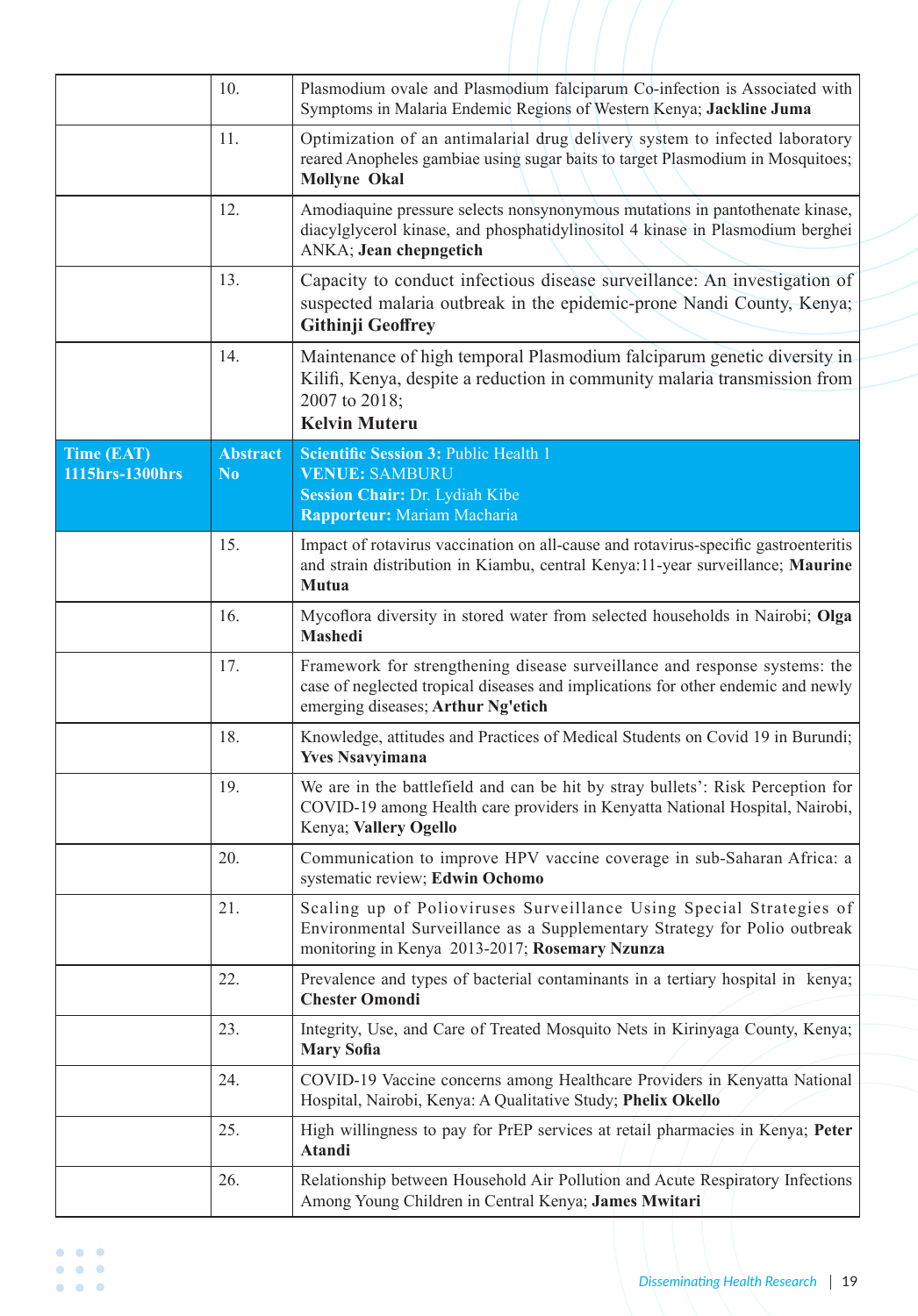| Time (EAT)                    | <b>Abstract</b>                   | <b>Scientific Session 4: Natural Products</b>                                                                                                                 |
|-------------------------------|-----------------------------------|---------------------------------------------------------------------------------------------------------------------------------------------------------------|
| 1115hrs-1300hrs               | $\bf N_0$                         | <b>VENUE: TSAVO</b><br><b>Session Chair: Milka Mwangi</b><br><b>Rapporteur: Henry Kanyi</b>                                                                   |
|                               | 27 <sub>1</sub>                   | Screening of antibacterial and anthelmintic potentials of <i>Carica papaya</i> seed oil;<br><b>Bonface Khajezoanne</b>                                        |
|                               | 28.                               | In silico and in vitro response of NCI-60 tumour cell lines to oleanonic acid;<br><b>Beatrice Irungu</b>                                                      |
|                               | 29.                               | Pinto beans (Phaseolus vulgaris L.) exhibit potent antiviral activity against<br>human influenza A virus; Phyllis Langat                                      |
|                               | 30.                               | Structure based discovery of a quinolinone compound inhibiting nucleoprotein of<br>influenza A virus without selecting for resistant mutants; Juliann N Makau |
|                               | 31.                               | The Role of Traditional Medicine in Management of Diabetes Mellitus in Kenya:<br>A Review; Kipkoech Lucia                                                     |
|                               | 32.                               | Assessment of Phytochemical and Biological Properties of Moringa oleifera<br>Leaves Phytosome on Breast Cancer Cell Lines; Jecinta Wanjiru Ndung'u            |
|                               | 33.                               | Herbal combination remedy for the management of covid-19 and associated<br>predisposing ailments; Peter Mwitari                                               |
|                               | 34.                               | Antibacterial, antioxidant and sun protection potential of selected ethno<br>medicinal plants used for skin infections in Uganda; Peter Sekandi               |
| Time (EAT)                    | <b>Abstract</b>                   | <b>Scientific Session 5: Virology 1</b>                                                                                                                       |
| 1115hrs-1300hrs               | N <sub>0</sub>                    | <b>VENUE: MT. KENYA C</b><br>Session Chair: Dr. Limbaso Konongoi<br>Rapporteur: Lilian Mayieka                                                                |
|                               | 35.                               | Detection and investigation of vaccine-derived poliovirus circulation by<br>environmental surveillance -A recent case study; Joanne Hassan                    |
|                               | 36.                               | Detection of poliovirus using cell culture in EPI Laboratory, KEMRI from 2018<br>to 2020; Fiona Alaii                                                         |
|                               | 37.                               | Neuraminidase inhibition susceptibility of Influenza A virus (IAV) isolates<br>obtained from Kenya, 2008 to 2017; Meshack Wadegu                              |
|                               | 38.                               | Hepatitis C treatment for people who inject drugs in Kenya; Joyce Nyagilo                                                                                     |
| Time (EAT)<br>1115hrs-1300hrs | <b>Abstract</b><br>N <sub>0</sub> | <b>Scientific Session 6: NCDs</b><br><b>VENUE: MT. KENYA D</b><br><b>Session Chair: Dr. Rose Bosire</b><br><b>Rapporteur: Dr. Betty Njoroge</b>               |
|                               | 39.                               | Characterization of Diabetic Patients at Kericho County Referral Hospital,<br>January-September 2021; Stanley Kemboi                                          |
|                               | 40.                               | Characteristics and changes in health-related quality of life of patients treated for<br>esophageal cancer in eldoret; Tabitha Kamau                          |
|                               | 41.                               | An evaluation of current practices in management of diabetic ketoacidosis in a<br>Kenyan academic medical center; Karingo Agnes                               |
|                               | 42.                               | Complementary and Alternative Medicine (CAM) Use among Prostate Cancer<br>Patients at Kenyatta National Hospital, Nairobi, Kenya; Cecilia Kimani              |
|                               | 43.                               | Baseline Assessment of Cervical Cancer Screening and Treatment Capacity in 25<br>Counties in Kenya, 2021; David Kariuki                                       |
|                               | 44.                               | Assessment of Case Management of Sexual and Gender-based Violence Cases,<br>Uasin Gishu County Hospital, 2018-2020; Jedidah Kiprop                            |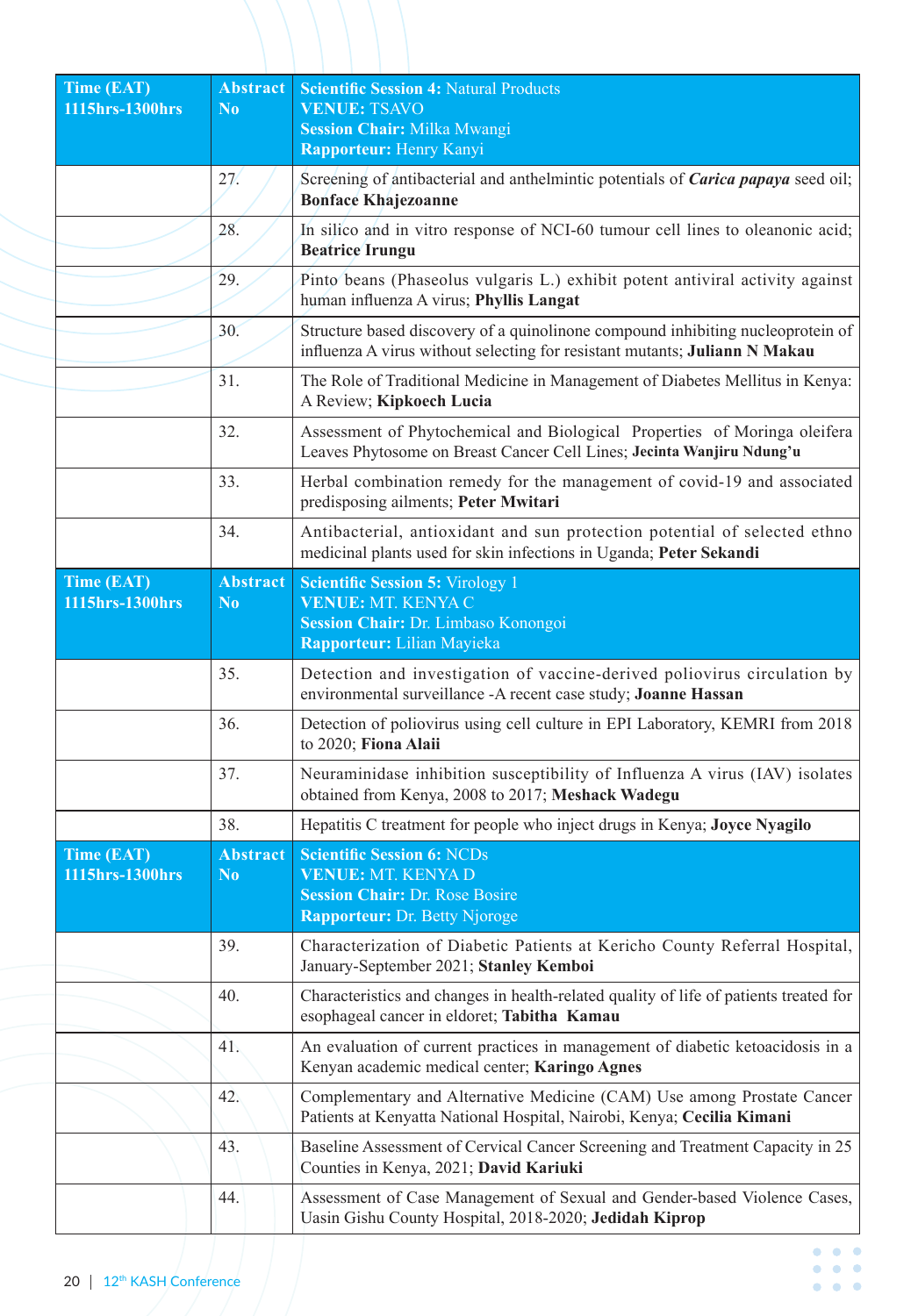|                                      | 45.                               | The Effect of Community-Based Lifestyle Modification Program on risk factors<br>for hypertension Among Adults Living in an Urban Informal Settlement;<br><b>Beatrice Olack</b>      |
|--------------------------------------|-----------------------------------|-------------------------------------------------------------------------------------------------------------------------------------------------------------------------------------|
|                                      | 46.                               | The burden of Non-communicable lung diseases in Kenya: Chronic Respiratory<br>Diseases in Nairobi; Hellen Meme                                                                      |
|                                      |                                   | 1300-1400hrs: LUNCH BREAK                                                                                                                                                           |
|                                      |                                   | <b>SCIENTIFIC SESSION 7-11 AND SYMPOSIUM 1</b>                                                                                                                                      |
| Time (EAT)<br>1400hrs-1600hrs        | <b>Abstract</b><br>N <sub>0</sub> | <b>Scientific Session 7: TB 1</b><br><b>VENUE: MT. KENYA D</b><br><b>Session Chair: Sophie Matu</b><br>Rapporteur: Olga Mashedi                                                     |
|                                      | 47.                               | Characteristics of Extra-pulmonary Tuberculosis Cases in Kitui County, Kenya<br>2019; Grace Rabut                                                                                   |
|                                      | 48.                               | Chronic respiratory disease in adult out-patients in three African countries: a<br>cross sectional study; Hellen Meme                                                               |
|                                      | 49.                               | Gaps related to screening and diagnosis of tuberculosis in care cascade in<br>selected health facilities in East Africa countries: A retrospective study; Esther<br><b>Ngadaya</b>  |
|                                      | 50.                               | Evaluating the significance of actinomycetes infections in tb smear negative and<br>retreatment cases from selected referral facilities, kenya; Frida Njeru                         |
| <b>Time (EAT)</b><br>1400hrs-1600hrs | <b>Abstract</b><br>N <sub>0</sub> | <b>Scientific Session 8: Vector Biology 1</b><br><b>VENUE: AMBOSELI</b><br><b>Session Chair: Prof Charles Mbogo</b><br><b>Rapporteur: Koko Mutai</b>                                |
|                                      | 51.                               | Genetic variability of Aedes aegypti populations from Northern Kenya, and their<br>influence on Dengue-2 virus transmission; Edith Chepkorir                                        |
|                                      | 52.                               | An assessment of the entomological risk of Yellow Fever Virus re-emergence<br>and outbreak in Kenya; Shillah Nasambu                                                                |
|                                      | 53.                               | Insecticide resistance status of indoor and outdoor resting malaria vectors in a<br>highland and lowland site in Western Kenya; Kevin Owuor                                         |
|                                      | 54.                               | Spatially explicate sampling frames to identify regions of increased mosquito<br>abundance; Brigid Kemei                                                                            |
|                                      | 55.                               | Bacterial composition differs between permethrin-susceptible and -resistant<br>Anopheles gambiae s.s. in a site with intense pyrethroid resistance in western<br>Kenya; Diana Omoke |
| Time (EAT)<br>1400hrs-1600hrs        | <b>Abstract</b><br>N <sub>0</sub> | <b>Scientific Session 9: NTDs and One health 1</b><br><b>VENUE: SAMBURU</b><br><b>Session Chair: Milkah Mwangi</b><br><b>Rapporteur: Henry Kanyi</b>                                |
|                                      | 56.                               | A comparative study on the quality of life of leprosy patients in Kilifi and Kwale<br>counties in Kenya; Jane Ong'ang'o                                                             |
|                                      | 57.                               | Progress towards rabies elimination in kitui county: 2019-2021; Peris Kung'u                                                                                                        |
|                                      | 58.                               | Molecular epidemiology of cystic echinococcosis in Kenya $(2012 - 2021)$ ;<br><b>Erastus Mulinge</b>                                                                                |
|                                      | 59.                               | One Health surveillance; Evidence of known and new zoonotic arboviruses<br>circulation in multiple hosts with potential impact to Human; Dorcus Omoga                               |
|                                      | 60.                               | Seroprevalence of Human African Trypanosomiasis and Schistosomiasis in Taita<br>Taveta County, Keny; Joanne Yego                                                                    |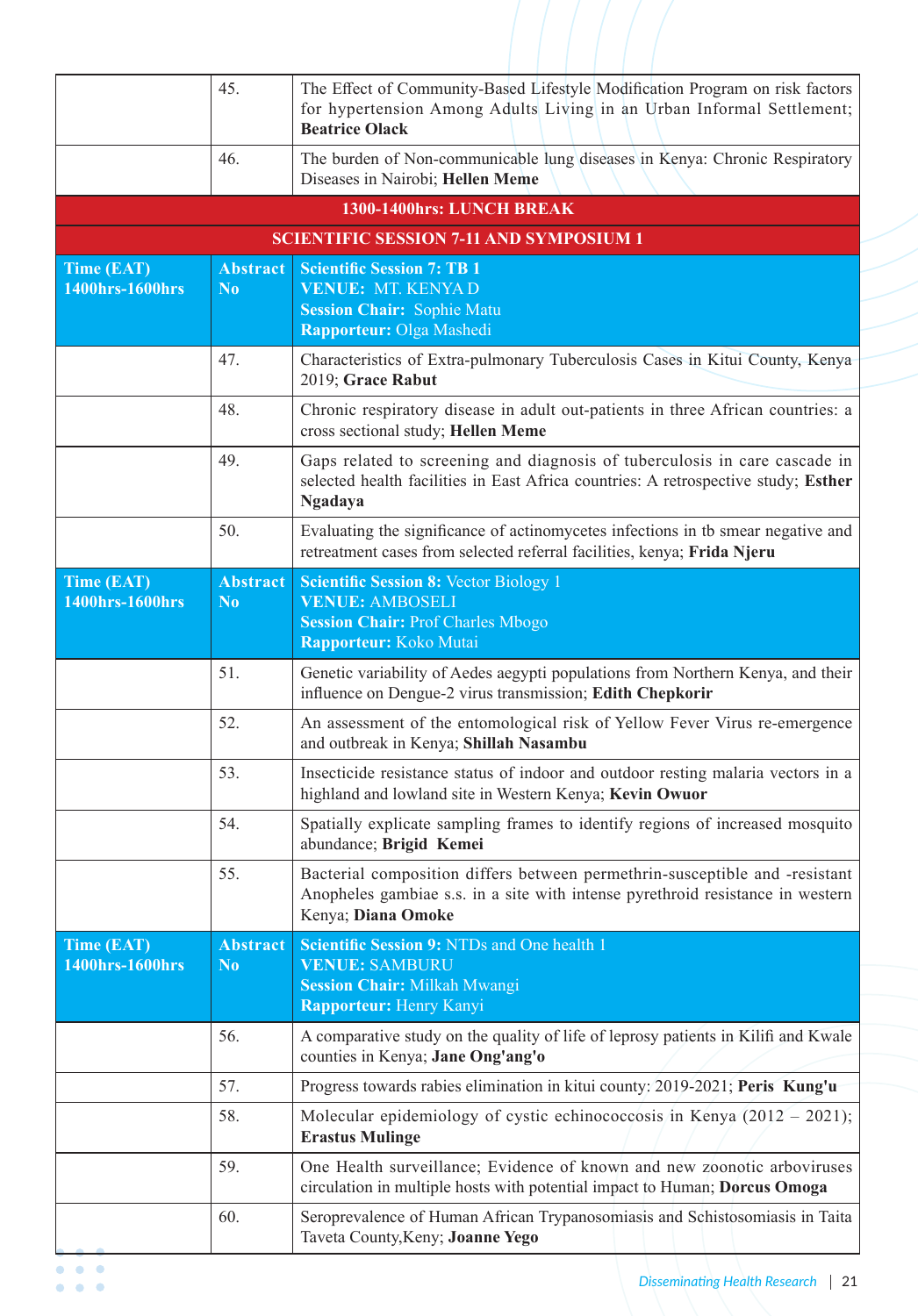| Time (EAT)<br>1400hrs-1600hrs        | <b>Abstract</b><br>N <sub>0</sub> | Scientific Session 10: Health Systems 1<br><b>VENUE: TSAVO</b><br><b>Session Chair: James Ngumo</b><br>Rapporteur: Sharon Mokua                                                    |
|--------------------------------------|-----------------------------------|------------------------------------------------------------------------------------------------------------------------------------------------------------------------------------|
|                                      | 61.                               | Challenges facing blood transfusion services at the eldoret regional blood<br>transfusion centre; Briton Matata                                                                    |
|                                      | 62.                               | Evaluation of Enhanced Syndromic Surveillance System for Rift Valley Fever in<br>Kenya, 2021; Nassoro Mwanyalu                                                                     |
|                                      | 63.                               | Assessment of Analytical Quality Management Systems at The Bungoma County<br>Referral Hospital Laboratory; Whitney Ondari                                                          |
|                                      | 64.                               | Migori County Multi-Sectoral Action Plan to Improve The Health and<br>Well-Being of Adolescents and Youth: Mid Term Evaluation Results (July<br>2018-December 2020); Lillian Nyaga |
|                                      | 65.                               | Implementation considerations for the WHO Essential Diagnostics List<br>with insights from the Essential Medicines List: A scoping review; Moriasi<br>Nyanchoka                    |
|                                      | 66.                               | What are the barriers to and provider-developed strategies for early<br>implementation of pharmacy-delivered PrEP services in Kenya? A qualitative<br>study; Peter Atandi          |
|                                      | 67.                               | Navigating emergency but licit procurement during pandemics; Joshua Maina                                                                                                          |
|                                      | 68.                               | How are global health policies transferred to sub-Saharan African countries? A<br>systematic critical review of literature; Walter Odoch                                           |
| <b>Time (EAT)</b><br>1400hrs-1600hrs | <b>Abstract</b><br>N <sub>0</sub> | <b>Scientific Session 11: HIV 1</b><br><b>VENUE: MT. KENYA C</b><br><b>Session Chair: Dr. Serah Gitome</b><br><b>Rapporteur: Timothy Kiplagat</b>                                  |
|                                      | 69.                               | HIV Infection During Pregnancy at Kisumu County Referral Hospital; A<br>Surveillance Evaluation, 2021; Clara Andala                                                                |
|                                      | 70.                               | HIV testing and linkage to care - A case of a mobile diagnostic and counseling<br>service in Mbeya, Tanzania; A quantitative study; Amani Kway                                     |
|                                      | 71.                               | Proof of principle oral dissolvable strip formulation for pediatric ARV<br>prophylaxis; Sarah Finocchario                                                                          |
|                                      | 72.                               | HIV and HCV risk assessment and testing outcomes among sex workers and<br>long distance drivers in Kenya; Alex K Maiyo                                                             |
|                                      | 73.                               | Patterns and causes of suboptimal response to nevirapine based therapy in<br>patients receiving antiretroviral therapy in kisumu and malindi, kenya; Juster<br>Mungiria            |
|                                      | 74.                               | HIV and Viral co-infections: Results from a multicenter study across sites in<br>Kenya; Joseph Mwangi                                                                              |
| Time (EAT)<br>$1045 - 1245$ hrs      | <b>Abstract</b><br>N <sub>0</sub> | Symposium 1: Knowledge Management<br><b>VENUE: BOGORIA</b><br><b>Session Chair: Prof. Jennifer Orwa</b><br>Rapporteur: Lilian Mayieka                                              |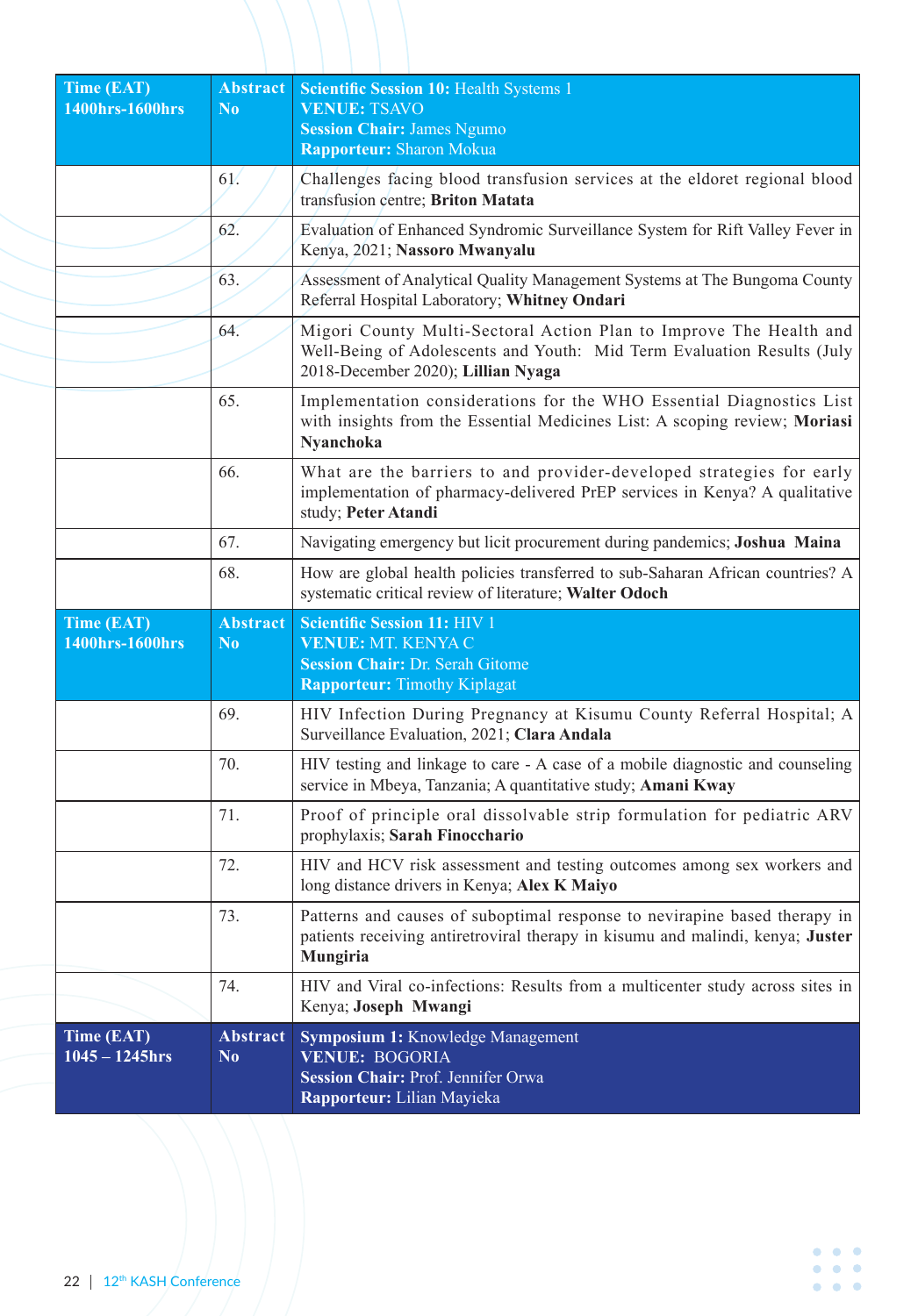|                                      |                                    | DAY TWO, THURSDAY 17th FEBRUARY 2022                                                                                                                                                                                                 |
|--------------------------------------|------------------------------------|--------------------------------------------------------------------------------------------------------------------------------------------------------------------------------------------------------------------------------------|
| 0800-0900hrs                         |                                    | <b>Arrival and Registration of Delegates</b>                                                                                                                                                                                         |
| 0900-1000hrs                         | <b>PLENARY TALKS</b>               |                                                                                                                                                                                                                                      |
| 0900-0920hrs                         |                                    | Plenary session 1: Prof. Sam Kariuki- "Antimicrobial Resistance, the next pandemic! The<br>evolving AMR Situation in Kenya"                                                                                                          |
| 0920 - 0940hrs                       |                                    | Plenary 2: Dr. Frank Njenga- "Mental Health and other non-communicable diseases (No<br>health without mental health)                                                                                                                 |
| 0940 -1000hrs                        |                                    | Plenary 3: Dr. Nelly Mugo- "Single dose HPV vaccine efficacy"                                                                                                                                                                        |
| <b>Session Chair:</b><br>Rapporteur: | Dr. Doris Njomo<br>Kelvin Thiong'o |                                                                                                                                                                                                                                      |
| 1000-1045hrs                         |                                    | <b>BREAK, POSTER SESSION</b>                                                                                                                                                                                                         |
| $1045 - 1245$ hrs                    |                                    | <b>SCIENTIFIC SESSIONS 12-21, Symposium 2, 3 and 4</b>                                                                                                                                                                               |
| <b>Time (EAT)</b>                    | <b>Abstract</b>                    | <b>Scientific Session 12: Mental Health</b>                                                                                                                                                                                          |
| $1045 - 1245$ hrs                    | N <sub>0</sub>                     | Venue: MT. KENYA D<br>Chair: Dr. Linus Ndegwa                                                                                                                                                                                        |
|                                      |                                    | Rapporteur: Susan Kavai                                                                                                                                                                                                              |
|                                      | 75.                                | How postnatal depression impacts on neonatal outcomes: an exploratory study in<br>Kisumu County, western Kenya; Catherine Gribbin                                                                                                    |
|                                      | 76.                                | Characteristics of People living with Mental Illnesses at Mathari Mental Hospital<br>in 2020; Jane Muriuki                                                                                                                           |
|                                      | 77.                                | Sources of stress and coping mechanism among maternal health care providers in<br>western Kenya; Joyceline Gaceri                                                                                                                    |
|                                      | 78.                                | Prevalence of postpartum depression, mothers' experiences and barriers and<br>facilitators to seeking postpartum depression care among postpartum mothers<br>attending the postnatal clinic in Jinja Hospital Uganda; Dorothy Akongo |
|                                      | 79.                                | Social Media Use and Addictive and Depression and Suicide Ideation in<br>Elburgon Ward; Ndirangu Ngunjiri                                                                                                                            |
|                                      | 80.                                | Availability of Postpartum Depression care services at Adeoyo Maternity<br>Teaching Hospital and University College Hospital, Ibadan, Nigeria; Dorothy<br><b>Akongo</b>                                                              |
|                                      | 81.                                | Needs Assessment of the Prevalence and Extent of Sexual Harassment at the<br>Kenya Medical Research Institute (KEMRI); Sarah Okumu                                                                                                   |
|                                      | 82.                                | Socio-cultural perspectives of suicidal behavior at the Coast region of Kenya: an<br>exploratory study; Linnet Ongeri                                                                                                                |
| Time (EAT)<br>$1045 - 1245$ hrs      | <b>Abstract</b><br>N <sub>0</sub>  | <b>Scientific Session 13: Vector Biology 2</b><br>Venue: AMBOSELI<br><b>Session Chair: Dr. Beatrice Irungu</b><br>Rapporteur: Koko Mutai                                                                                             |
|                                      | 83.                                | Survey of yellow fever virus susceptibility across African populations of Aedes<br>aegypti; Victor Okoth                                                                                                                             |
|                                      | 84.                                | Mosquito-human contact as a risk factor for dengue and chikungunya virus<br>exposure in major towns along the Northern transport corridor, Kenya; Francis<br><b>Musili</b>                                                           |
|                                      | 85.                                | Insecticide resistant Anopheles gambiae have enhanced longevity but reduced<br>biting frequency and reproductive fitness; Joyce Kemunto                                                                                              |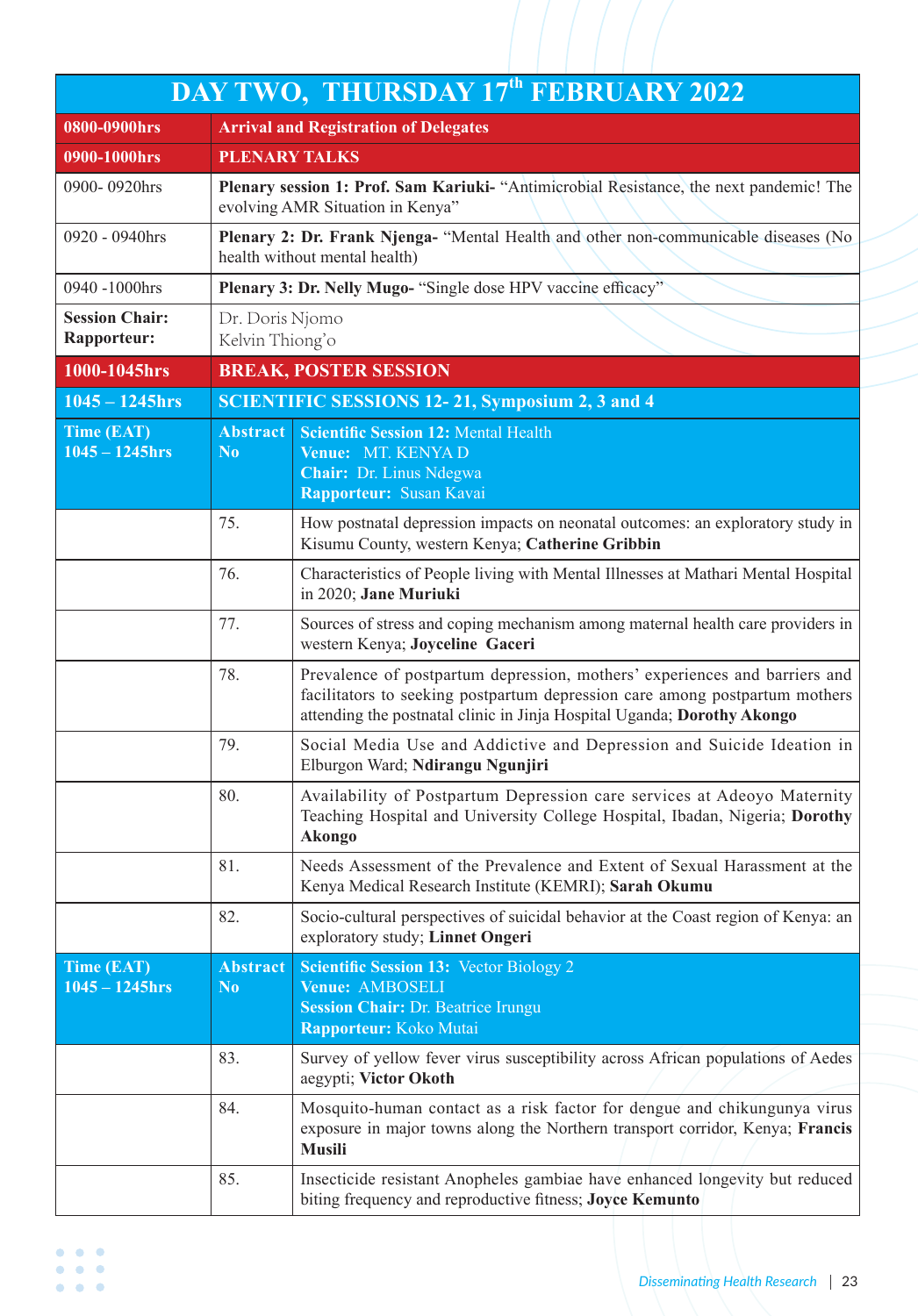|                                        | 86.                               | Genetic Variation oF Aedes aegypti Mosquitoes from Mombasa And Kilifi<br>Counties; Linda Tum                                                                                                                       |
|----------------------------------------|-----------------------------------|--------------------------------------------------------------------------------------------------------------------------------------------------------------------------------------------------------------------|
| <b>Time (EAT)</b><br>$1045 - 1245$ hrs | <b>Abstract</b><br>N <sub>0</sub> | <b>Scientific Session 14: NTDs and One health (2)</b><br><b>VENUE: SAMBURU</b><br><b>Session Chair: Dr. Erastus Mulinge</b><br><b>Rapporteur: Henry Kanyi</b>                                                      |
|                                        | 87.                               | Unravelling antimicrobial resistance phenotypes and carriage of extended-<br>spectrum $\beta$ -lactamase genes in Escherichia coli isolated from farmers and their<br>cattle in Kiambu county, Kenya; Dan Waithiru |
|                                        | 88.                               | Environmental and Household-Based Spatial Risks for Tungiasis in an Endemic<br>Area of Coastal Kenya; Ayako Hyuga                                                                                                  |
|                                        | 89.                               | Prevalence of intestinal parasitic infections in the community of Oloisukut<br>Conservancy, Narok County, Kenya; Zipporah Njeri                                                                                    |
|                                        | 90.                               | Interleukin-4 responsive dendritic cells are dispensable to host resistance against<br>Leishmania mexicana infection; Bernard Ong'ondo                                                                             |
|                                        | 91.                               | Mapping the spread of Procambarus clarkii and their subtle effect on<br>schistosomiasis transmitting snails within Mwea irrigation scheme, Kenya;<br><b>Geoffrey Murai</b>                                         |
|                                        | 92.                               | Screening of Wuchereria bancrofti in human blood and mosquitoes in Matayos,<br>Busia County, Kenya Nancy Kinyatta                                                                                                  |
| Time (EAT)<br>$1045 - 1245$ hrs        | Abstract<br>N <sub>o</sub>        | <b>Scientific Session 15: Health Systems (2)</b><br><b>VENUE: TSAVO</b><br><b>Session Chair: James Kariuki</b><br>Rapporteur: Schiller Buka                                                                        |
|                                        | 93.                               | Factors affecting implementation of quality management systems in iso<br>15189:2012 accredited laboratories: a survey of staff opinions at kitale regional<br>public health laboratory; Briton Matata              |
|                                        | 94.                               | Challenges and Lessons Learnt in performing Minimally Invasive Autopsy in<br>under 5 children enrolled in Child Health and Mortality Prevention Surveillance<br>(CHAMPS) in Western, Kenya; Peter Onyango          |
|                                        | 95.                               | An Assessment of the Challenges Facing Blood Transfusion Services at the<br>Bungoma Satellite Blood Transfusion Centre amidst the COVID-19 Pandemic;<br><b>Brian Nanjendo</b>                                      |
|                                        | 96.                               | Community Health Volunteers Practices in Advancing Social Accountability in<br>Nairobi County, Kenya; Malkia Abuga                                                                                                 |
|                                        | 97.                               | A Collaboration Approach to Healthcare Service Delivery in Resource<br>Constrained Countries .Case Study: Uganda Martyrs Hospital Lubaga-Uganda;<br><b>Samuel Walusimbi</b>                                        |
|                                        | 98.                               | Digital technology alternatives in provision of continued access to health care<br>during the Covid-19 pandemic in Kenya; Samuel Gathere                                                                           |
|                                        | 99.                               | Facilitating timely and equitable healthcare access using blockchain technology;<br><b>Joe Kabyemela</b>                                                                                                           |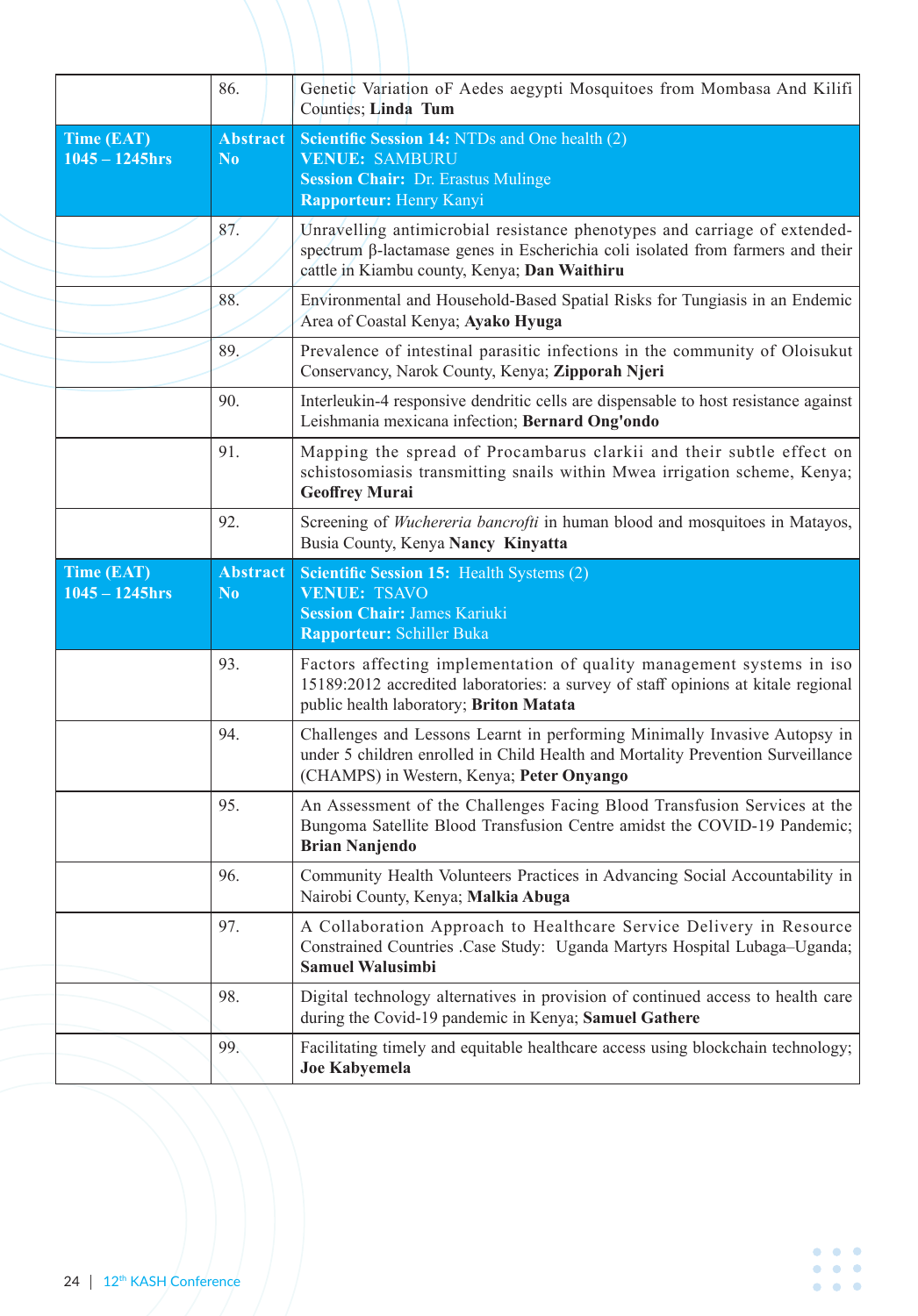| <b>Time (EAT)</b><br>$1045 - 1245$ hrs | <b>Abstract</b><br>N <sub>0</sub> | <b>Scientific Session 16: MCH 1</b><br><b>VENUE: MT. KENYA C</b><br><b>Session Chair: Dr. Benson Singa</b><br>Rapporteur: Bridget Kimani                                                                          |
|----------------------------------------|-----------------------------------|-------------------------------------------------------------------------------------------------------------------------------------------------------------------------------------------------------------------|
|                                        | 100.                              | Pregnancy trends and associated factors among Kenyan adolescent girls and<br>young women pre- and post-COVID-19 Lockdown; Dismas Congo                                                                            |
|                                        | 101.                              | Diet Diversity of Children with Moderate Acute Malnutrition Living in an Urban<br>Informal Settlement in Nairobi Kenya; Beatrice Olack                                                                            |
|                                        | 102.                              | Safety and pharmacokinetics of fosfomycin to treat neonatal sepsis: a randomized<br>clinical trial; Christina Obiero                                                                                              |
|                                        | 103.                              | Clinical features of bacterial meningitis among hospitalised children in Kenya;<br><b>Christina Obiero</b>                                                                                                        |
|                                        | 104.                              | Childhood mortality during and after acute illness in Africa and S. Asia: the<br>CHAIN cohort study; James Berkley                                                                                                |
|                                        | 105.                              | Evaluating practice and guidelines for the care of adolescent scholars living with<br>HIV in Western Kenya; Dama Olungae                                                                                          |
|                                        | 106.                              | Kangaroo mother care practice during the covid-19 pandemic among postnatal<br>mothers of preterm babies; Beatrice Afande                                                                                          |
|                                        | 107.                              | Clinical features to distinguish meningitis among young infants at a rural Kenyan<br>hospital; Christina Obiero                                                                                                   |
| $1045 - 1245$ hrs                      |                                   | status of research on therapeutic agents from medicinal plants (CTMDR)<br><b>VENUE: BOGORIA</b><br><b>Session Chair: Dr. Festus Tolo</b><br>Rapporteur: Dr. Jeremiah Gathirwa<br><b>1300-1400HRS: LUNCH BREAK</b> |
| <b>Time (EAT)</b>                      | <b>Abstract</b>                   | <b>Scientific Session 17: Virology 2</b>                                                                                                                                                                          |
| $14:00 - 16:00$ hrs                    | N <sub>0</sub>                    | VENUE: MT. KENYA D<br><b>Session Chair: Dr. Samoel Khamadi</b><br>Rapporteur: Lilian Mayieka                                                                                                                      |
|                                        | 108.                              | Prevalence and demographic characteristics of rotaviruses in children with acute<br>gastroenteritis in kericho county referral hospital; Carlene Sang                                                             |
|                                        | 109.                              | Molecular diversity and evolutionary analysis of human respirovirus 3 strains<br>isolated in Kenya using complete hemagglutinin- neuraminidase (HN) gene;<br><b>Juliet Mmata</b>                                  |
|                                        | 110.                              | A laboratory analysis of Acute Flaccid Paralysis (AFP) surveillance in Kenya,<br>2019 to 2020; Janet Ngugi                                                                                                        |
|                                        | 111.                              | Seroprevalence of rubella, cytomegalovirus and toxoplasma gondii among<br>women attending antenatal clinics in mombasa county; James Gikunda                                                                      |
|                                        | 112.                              | Characterization of hepatitis c genotypes circulating among injecting drug users<br>in kilifi county, kenya; Robert Mainga                                                                                        |
|                                        | 113.                              | Intratypic differentiation of suspected Polioviruses from stool samples in Kenya,<br>2021; Mercy Onyango                                                                                                          |
|                                        | 114.                              | The Epidemiology of Measles Disease in Kenya in 2021- An overview; Diana<br>Wanjiru                                                                                                                               |
|                                        | 115.                              | Epidemiological trends of diarrheal viruses in central kenya before and after<br>rotavirus vaccination; Felix Musyoka                                                                                             |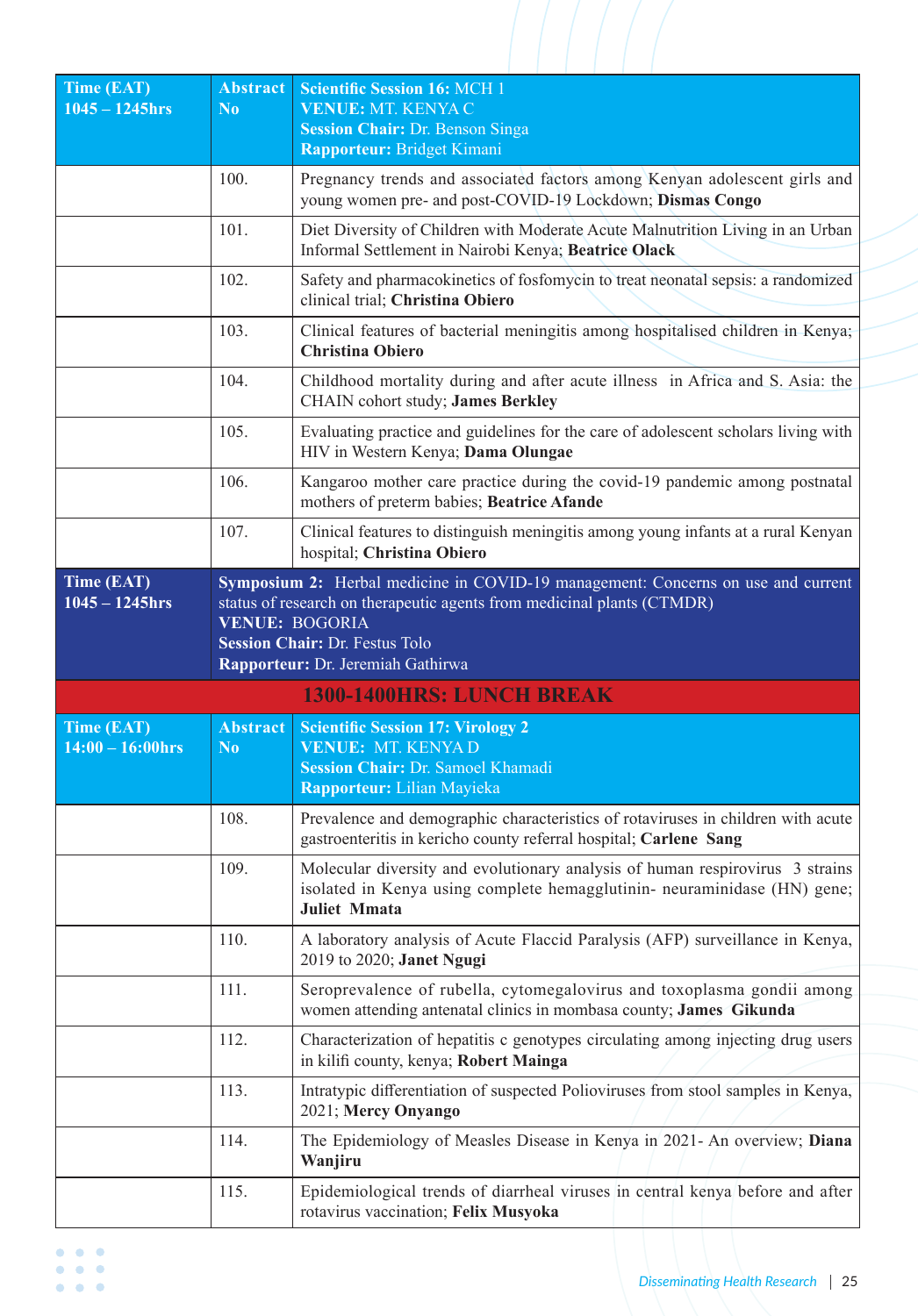|                                   | 116.                              | Diagnosis and Outbreak Investigation of Arboviruses and Viral<br>Hemorrhagic fevers in Kenya and the Region: The KEMRI Viral<br>Hemorrhagic Fever Laboratory Perspective Konogoi Limbaso                     |
|-----------------------------------|-----------------------------------|--------------------------------------------------------------------------------------------------------------------------------------------------------------------------------------------------------------|
| Time (EAT)<br>$14:00 - 16:00$ hrs | <b>Abstract</b><br>N <sub>0</sub> | <b>Scientific Session 18: Malaria 2</b><br><b>VENUE: AMBOSELI</b><br>Session Chair: Dr. Joseph Mwangangi<br>Rapporteur: Koko Mutai                                                                           |
|                                   | 117.                              | Synergism in Antiplasmodial activities of Epirubicin in combination with<br>Artemether and Lumefantrine; Douglas Ochora                                                                                      |
|                                   | 118.                              | Artemisinin binds and inhibits the activity of Plasmodium fal-ciparum Ddi1, a<br>retroviral aspartyl protease; Noah Onchieku                                                                                 |
|                                   | 119.                              | Severe Malaria Surveillance System Evaluation in Msambweni Referral Hospital<br>Kwale County, June 2021; Githinji Geoffrey                                                                                   |
|                                   | 120.                              | Assessment of Kenyan Parasites Response to Currently used Artemisinin<br>combined Therapies using Ex vivo/In vitro susceptibility Assays and Genomic<br>Analysis; Duncan Wakoli                              |
|                                   | 121.                              | Quality of diagnosis and treatment of malaria patients in rural hospitals in<br>Kisumu County, Kenya; Wilfred Ouma                                                                                           |
|                                   | 122.                              | Identification of Plasmodium falciparum Resistance Biomarkers in Primary<br>School Children in Western Kenya; Tonny Nyandwaro                                                                                |
|                                   | 123.                              | Ex-vivo Drug Combination Screening using Malaria SYBR Green I Assay;<br><b>Redemptah Yeda</b>                                                                                                                |
| Time (EAT)<br>$14:00 - 16:00$ hrs | <b>Abstract</b><br>N <sub>0</sub> | <b>Scientific Session 19: TB 2</b><br><b>VENUE: SAMBURU</b><br>Session Chair: Dr. Jane Ong'ang'o<br>Rapporteur: Asiko Ong'aya                                                                                |
|                                   | 124.                              | Yield comparison for tb cultures between mycobacterium growth indicator tube<br>(mgit) and lowenstein-jensen (lj) medium; Joseph Nyamweya                                                                    |
|                                   | 125.                              | Evaluation of xpert mtb/rif assay in detection of mycobacterium tuberculosis<br>from sputum pellets using a reduced sample reagent in smear negative samples<br>in kisumu county western Kenya; Ruth Sitati  |
|                                   | 126.                              | Challenges of Setting up and Managing a basic TB Immunology Research<br>Laboratory in a resource-limited setting: The KEMRI-Centre for Respiratory<br>Diseases Research Laboratories Experience; Robi Chacha |
|                                   | 127.                              | Plan do study act (pdsa) cycle quality improvement approach to scale up<br>paediatric tb case finding the case of suna west sub county; Peter Omware                                                         |
|                                   |                                   |                                                                                                                                                                                                              |
|                                   | 128.                              | Drug resistant tuberculosis patterns among presumptive MDR patients from<br>western Kenya, a MoH surveillance program; Albert Okumu                                                                          |
| Time (EAT)<br>$14:00 - 16:00$ hrs | <b>Abstract</b><br>N <sub>0</sub> | <b>Scientific Session 20: MCH 2</b><br><b>VENUE: TSAVO</b><br><b>Session Chair: Dr. Simon Njoroge</b><br><b>Rapporteur: Rosemary Musuva</b>                                                                  |
|                                   | 129.                              | Low haemoglobin levels are associated with reduced psychomotor and language<br>abilities in young Ugandan children; Agnes Mutua                                                                              |
|                                   | 130.                              | Kenyan women's preferences, expectations, and experiences with male partner<br>support during pregnancy in the context of prevention of mother to child<br>transmission services; Brooke Lapke               |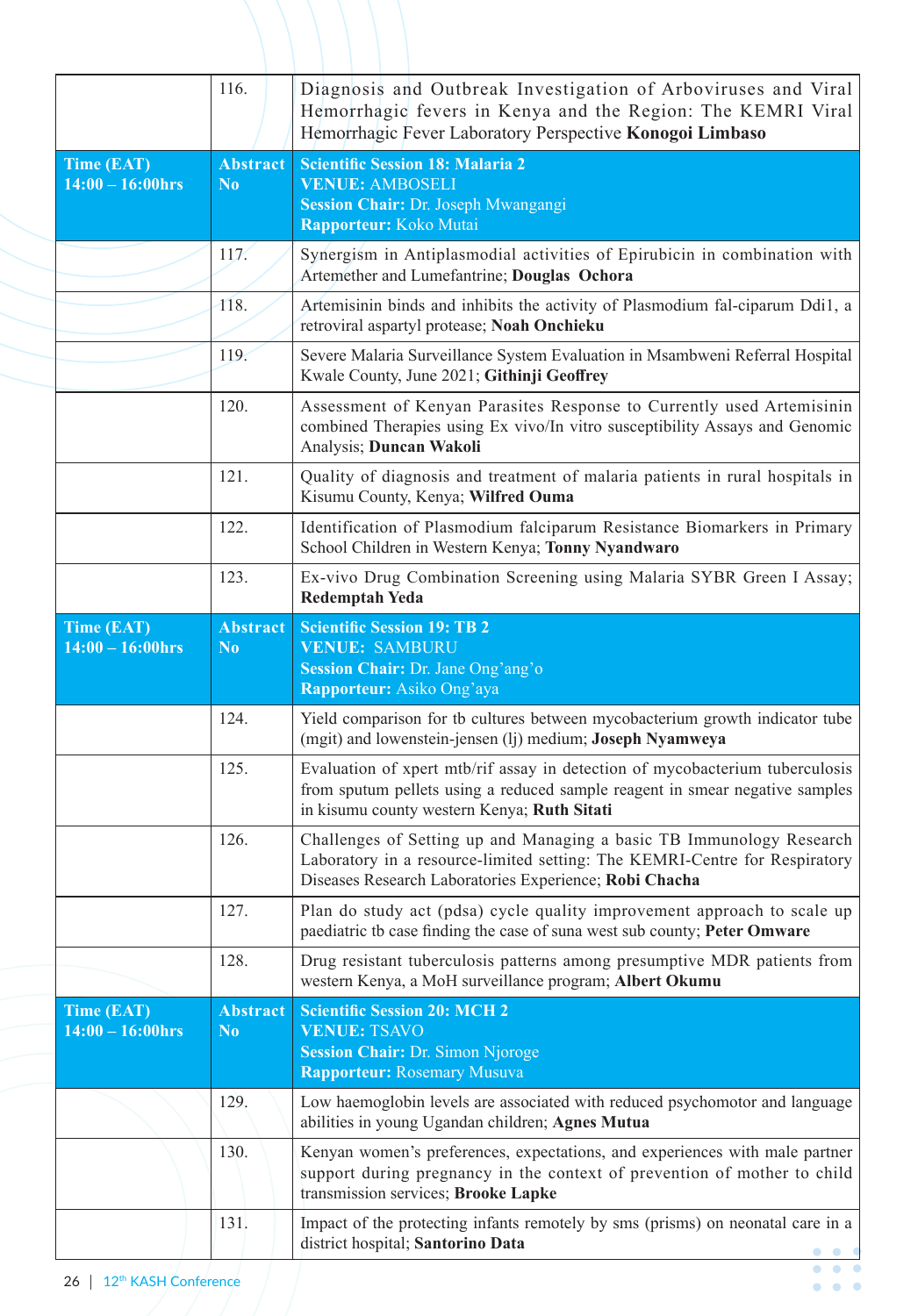|                                   | 132.                              | Predictors and outcome of cardiac arrest in paediatric patients presenting to<br>emergency medicine department of a tertiary hospital in tanzania; Amne Omar                            |
|-----------------------------------|-----------------------------------|-----------------------------------------------------------------------------------------------------------------------------------------------------------------------------------------|
|                                   | 133.                              | The Post-Discharge Risk of Mortality in Children Under Five Years of Age in<br>Western Kenya: A Retrospective Cohort Study; Titus Kwambai                                               |
|                                   | 134.                              | Post Abortion Care Services at Kitale County Hospital, Transnzoia County,<br>Kenya; Selpha Amuko                                                                                        |
| Time (EAT)<br>$14:00 - 16:00$ hrs | <b>Abstract</b><br>N <sub>0</sub> | <b>Scientific Session 21: AMR 2</b><br>VENUE: MT. KENYA C<br>Session Chair: Dr. Lilian Musila<br><b>Rapporteur:</b> Eric Odoyo                                                          |
|                                   | 135.                              | Escherichia coli pathotypes in children under 5 years old with acute diarrhea in<br>an urban informal settlement, Nairobi, Kenya; Moureen Jepleting                                     |
|                                   | 136.                              | Point prevalence survey on antimicrobial use at kitale county referral hospital;<br><b>Nancy Koech</b>                                                                                  |
|                                   | 137.                              | Spectrum and antimicrobial resistance genes in bacterial and fungal pathogens<br>from TB smear-negative and retreatment cases in selected Counties in Kenya;<br><b>Sally Loronyokie</b> |
|                                   | 138.                              | Quality Evaluation of Co-trimoxazole Suspensions in Nairobi, Kenya; Lilian<br><b>Koech</b>                                                                                              |
| Time (EAT)<br>1400hrs-1600hrs     | <b>Abstract</b><br>$\bf No$       | Symposium3: JICA SATREPS MALARIA PROJECT<br><b>VENUE: AMBOSELI</b><br>Session Chair: Prof. Akira Kaneko<br>Rapporteur: Dr. Wataru Kagaya                                                |
| Time (EAT)<br>$14:00 - 16:00$ hrs | <b>Abstract</b><br>N <sub>0</sub> | Symposium 4: Biotechnology, THE ROLE OF GENOMICS IN HEALTH<br><b>VENUE: BOGORIA</b><br><b>Session Chair: Dr. Damaris Matoke</b><br>Rapporteur: Kelvin Thiong'o                          |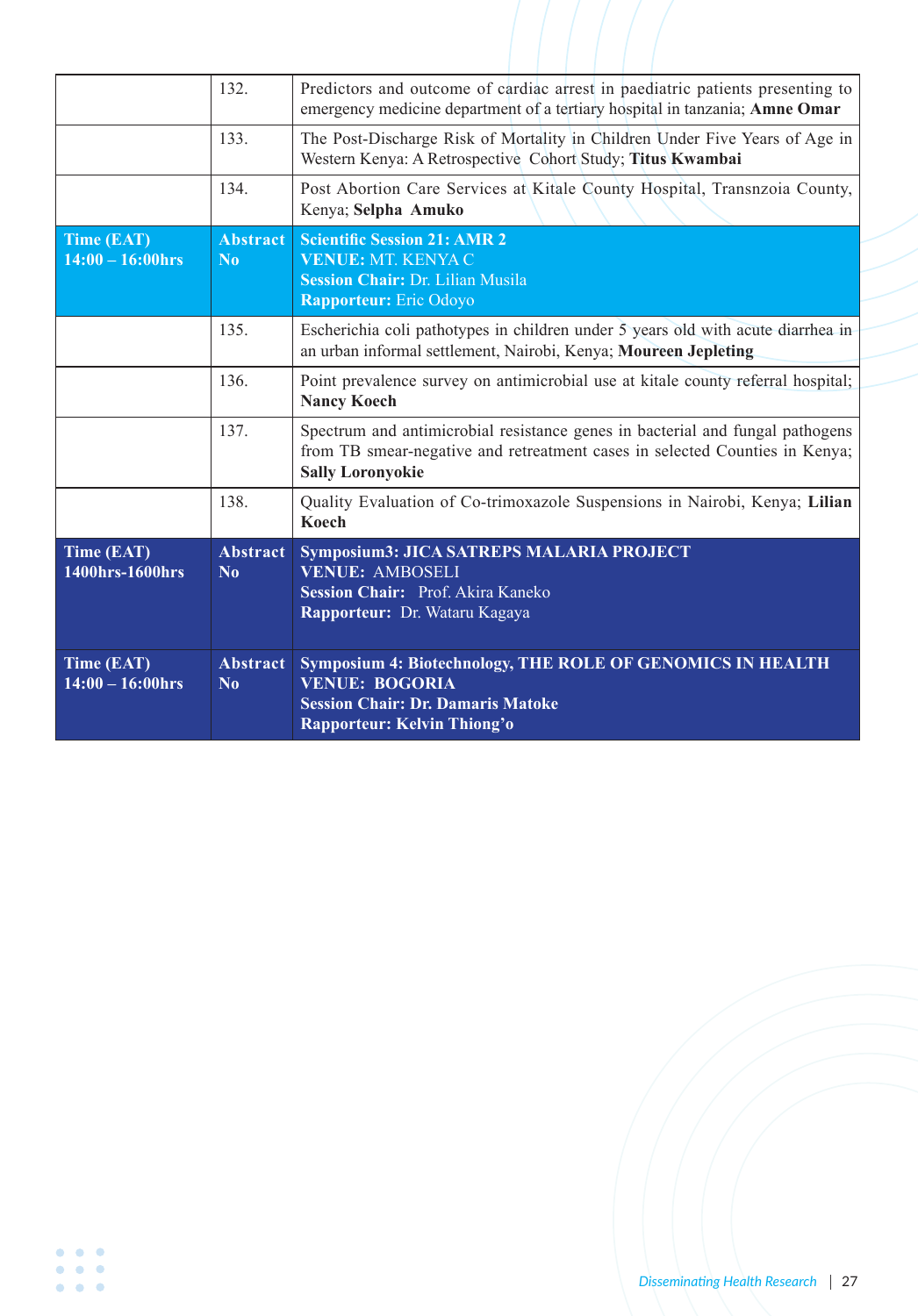|                                          |                                   | <b>DAY THREE, FRIDAY 18th FEBRUARY 2022</b>                                                                                                                                                                                                                 |
|------------------------------------------|-----------------------------------|-------------------------------------------------------------------------------------------------------------------------------------------------------------------------------------------------------------------------------------------------------------|
| 0830-0900hrs                             |                                   | <b>Arrival and Registration of Delegates</b>                                                                                                                                                                                                                |
| 0900-1000hrs                             | <b>PLENARY TALKS</b>              |                                                                                                                                                                                                                                                             |
| 0900 - 0920hrs                           |                                   | Plenary 4: <b>Prof. Sammy Njenga:</b> Current epidemiological status of lymphatic filariasis in<br>Kenya and prospects for its elimination as a public health problem                                                                                       |
| 0920 - 0940hrs                           |                                   | Plenary 5: <b>Dr. Sam Aketch</b> - "Malaria vaccines: vaccine candidates and evidence behind<br>who recommendation for wider use of RTS, S/as01 vaccine"                                                                                                    |
| 0940 - 1000hrs                           |                                   | Plenary 6: Dr. Lucas Nyabero- "Genomics Capacity building and strengthening: Why does<br>it matter for Africa "Kenya"?                                                                                                                                      |
| <b>Session Chair</b><br>Rapporteur       | <b>Susan Kavai</b>                | Dr. Vera Manduku                                                                                                                                                                                                                                            |
| 1000-1045hrs                             |                                   | <b>POSTER SESSION AND TEA BREAK</b>                                                                                                                                                                                                                         |
| $1045 - 1245$ hrs                        |                                   | SCIENTIFIC SESSIONS 21-24, Symposium                                                                                                                                                                                                                        |
| <b>Time (EAT)</b><br>$14:00 - 16:00$ hrs | <b>Abstract</b><br>N <sub>0</sub> | <b>Scientific Session 21: AMR 2</b><br><b>VENUE: BOGORIA</b><br>Session Chair: Dr. Lilian Musila<br>Rapporteur: Kelvin Thiong'o                                                                                                                             |
|                                          | 139.                              | Escherichia coli pathotypes in children under 5 years old with acute diarrhea in<br>an urban informal settlement, Nairobi, Kenya; Moureen Jepleting                                                                                                         |
|                                          | 140.                              | Point prevalence survey on antimicrobial use at kitale county referral hospital;<br><b>Nancy Koech</b>                                                                                                                                                      |
|                                          | 141.                              | Spectrum and antimicrobial resistance genes in bacterial and fungal pathogens<br>from TB smear-negative and retreatment cases in selected Counties in Kenya;<br><b>Sally Loronyokie</b>                                                                     |
|                                          | 142.                              | Quality Evaluation of Co-trimoxazole Suspensions in Nairobi, Kenya; Lilian<br>Koech                                                                                                                                                                         |
| Time (EAT)<br>$1045 - 1245$ hrs          | Abstract<br>N <sub>0</sub>        | <b>SScientific Session 22:</b> Health Systems 3<br>VENUE: MT. KENYA C<br><b>Session Chair: Dr. Joyce Wamicwe</b><br>Rapporteur: Stephen Onteri                                                                                                              |
|                                          | 143.                              | Effect of Organizational Factors on Quality of Care offered at a National Tertiary<br>Referral Hospital in Kenya; Healthcare workers perspectives; Karingo Agnes                                                                                            |
|                                          | 144.                              | The changing landscape in funding of hiv/aids program; perspectives and<br>experiences of caregivers of pediatric patients at kisii teaching and referral<br>hospital; Mary Mokeira                                                                         |
|                                          | 145.                              | The Impact of Strengthening Community Health Services on Malaria Cases<br>That Receive Prompt and Effective Treatment in Migori and Kwale Counties;<br><b>Athuman Chiguzo</b>                                                                               |
|                                          | 146.                              | Changes in technology adaptation: A case of Bungoma County Hospital; Tiner<br>Ouma                                                                                                                                                                          |
|                                          | 147.                              | Early lessons from the study "Health and Demographic Surveillance System<br>(HDSS): Developing a sustainable data infrastructure for longitudinal<br>Aopulation-based epidemiological studies in Kwale and Homa Bay counties,<br>Kenya; Kazuchiyo Miyamichi |
|                                          | 148.                              | Evaluation of the Influenza Surveillance System in Kenya, 2017–2018; Serah<br><b>Nchoko</b>                                                                                                                                                                 |
|                                          |                                   |                                                                                                                                                                                                                                                             |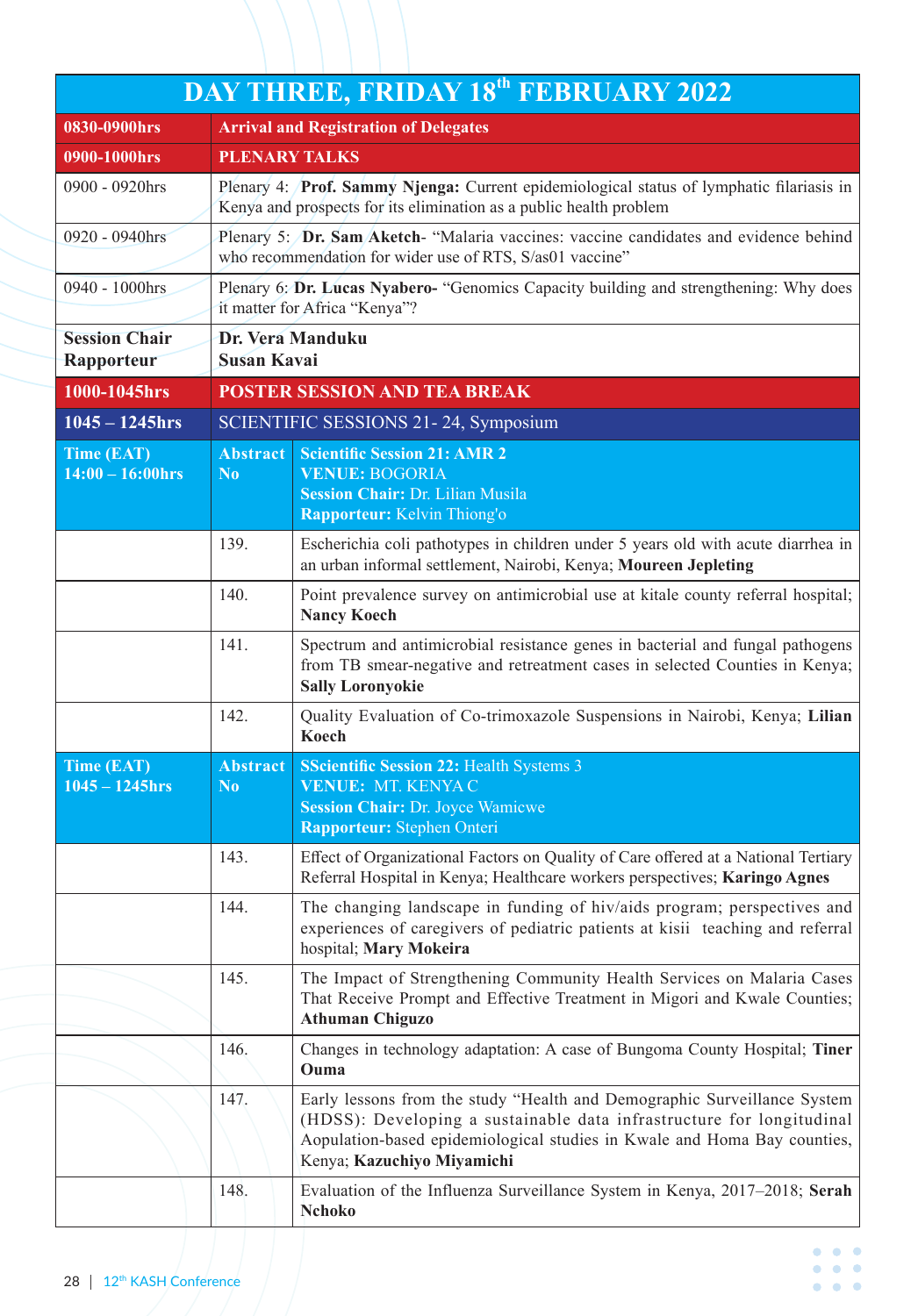| 150.<br>Chiguzo<br>151.<br>time digital feedback on quality of bag-valve-mask ventilation<br><b>Santorino Data</b><br><b>Abstract</b><br><b>Scientific Session 23: Genomics</b><br>Time (EAT)<br>$1045 - 1245$ hrs<br>N <sub>0</sub><br>VENUE: MT. KENYA D<br>Session Chair: Dr. Limbaso Konongoi<br><b>Rapporteur: Henry Kanyi</b><br>152.<br>Johnson<br>153.<br>coast; Johnstone Makale<br>154.<br>fever laboratory experience; Solomon Langat<br>155.<br>Evaluation of urine dipstick test reliability in UTI diagnosis; John Ndemi<br>156.<br><b>Moseti</b><br>157.<br>a preliminary report; Samwel Symekher<br>158.<br>interspecies transmission and reassortment<br><b>Ernest A Wandera</b><br><b>Abstract</b><br><b>Scientific Session 24: TB 3</b><br>Time (EAT)<br>$1045 - 1245$ hrs<br><b>VENUE: SAMBURU</b><br>N <sub>0</sub><br>Session Chair: Dr. Peninah Munyua<br><b>Rapporteur: Dr. Erastus Mulinge</b><br>159.<br>in Mlolongo, Machakos County; Joseph Kimwomi<br>160. | 149. | Evaluation of measles surveillance system kenya, 2019-2020; Freshia<br>Waithaka                                                                                                                                                               |
|-----------------------------------------------------------------------------------------------------------------------------------------------------------------------------------------------------------------------------------------------------------------------------------------------------------------------------------------------------------------------------------------------------------------------------------------------------------------------------------------------------------------------------------------------------------------------------------------------------------------------------------------------------------------------------------------------------------------------------------------------------------------------------------------------------------------------------------------------------------------------------------------------------------------------------------------------------------------------------------------|------|-----------------------------------------------------------------------------------------------------------------------------------------------------------------------------------------------------------------------------------------------|
|                                                                                                                                                                                                                                                                                                                                                                                                                                                                                                                                                                                                                                                                                                                                                                                                                                                                                                                                                                                         |      | A comparative study on strengthened community health services for utilization<br>of malaria control intervention in migori and kwale counties of kenya; Athuman                                                                               |
|                                                                                                                                                                                                                                                                                                                                                                                                                                                                                                                                                                                                                                                                                                                                                                                                                                                                                                                                                                                         |      | A multicenter randomized controlled trial to determine the effect of real-                                                                                                                                                                    |
|                                                                                                                                                                                                                                                                                                                                                                                                                                                                                                                                                                                                                                                                                                                                                                                                                                                                                                                                                                                         |      |                                                                                                                                                                                                                                               |
|                                                                                                                                                                                                                                                                                                                                                                                                                                                                                                                                                                                                                                                                                                                                                                                                                                                                                                                                                                                         |      | Essential diagnostics: strengthening methods and capacity for evidence-based<br>diagnostic practice for effective national and county programs in Kenya; Eddy                                                                                 |
|                                                                                                                                                                                                                                                                                                                                                                                                                                                                                                                                                                                                                                                                                                                                                                                                                                                                                                                                                                                         |      | β-Thalassemia pathogenic variants in a cohort of children from the East African                                                                                                                                                               |
|                                                                                                                                                                                                                                                                                                                                                                                                                                                                                                                                                                                                                                                                                                                                                                                                                                                                                                                                                                                         |      | Identification and characterization of novel viral pathogens among arthropod<br>vectors using High-Throughput Sequencing: The KEMRI-viral haemorrhagic                                                                                        |
|                                                                                                                                                                                                                                                                                                                                                                                                                                                                                                                                                                                                                                                                                                                                                                                                                                                                                                                                                                                         |      |                                                                                                                                                                                                                                               |
|                                                                                                                                                                                                                                                                                                                                                                                                                                                                                                                                                                                                                                                                                                                                                                                                                                                                                                                                                                                         |      | Genome-wide Association Study of Vitamin D status in Africans; Reagan                                                                                                                                                                         |
|                                                                                                                                                                                                                                                                                                                                                                                                                                                                                                                                                                                                                                                                                                                                                                                                                                                                                                                                                                                         |      | Genomic analysis of kenyan influenza b virus matrix and non-structural proteins;                                                                                                                                                              |
|                                                                                                                                                                                                                                                                                                                                                                                                                                                                                                                                                                                                                                                                                                                                                                                                                                                                                                                                                                                         |      | Whole genome analysis of an African G4P[6] human rotavirus strain<br>identified in a diarrheic child in Kenya: Evidence for porcine-to-human                                                                                                  |
|                                                                                                                                                                                                                                                                                                                                                                                                                                                                                                                                                                                                                                                                                                                                                                                                                                                                                                                                                                                         |      |                                                                                                                                                                                                                                               |
|                                                                                                                                                                                                                                                                                                                                                                                                                                                                                                                                                                                                                                                                                                                                                                                                                                                                                                                                                                                         |      |                                                                                                                                                                                                                                               |
| TB and HIV study in Mlo; Ruth Moraa                                                                                                                                                                                                                                                                                                                                                                                                                                                                                                                                                                                                                                                                                                                                                                                                                                                                                                                                                     |      | Reproducibility of ZN smear microscopy results between KEMRI and North-<br>Star Alliance on sputum specimens collected from long-distance truck drivers<br>and commercial sex workers who participated in a TB and HIV prevalence study       |
| 161.<br>retreatment cases at the coast general hospital; Anne Sein                                                                                                                                                                                                                                                                                                                                                                                                                                                                                                                                                                                                                                                                                                                                                                                                                                                                                                                      |      | Identification of direct smear negative, GeneXpert negative, LJ negative and<br>MGIT-ZN positive mycobacteria strains isolated from sputum specimens of long<br>distance truck drivers and commercial sex workers enrolled in a prevalence of |
| 162.<br>Nairobi, Kenya; Hellen Meme                                                                                                                                                                                                                                                                                                                                                                                                                                                                                                                                                                                                                                                                                                                                                                                                                                                                                                                                                     |      | Prevalence of pneumocystis jirovecii in tb smear negative patients and                                                                                                                                                                        |
| Time (EAT)<br><b>Scientific Session 25: COVID-19</b><br><b>Abstract</b>                                                                                                                                                                                                                                                                                                                                                                                                                                                                                                                                                                                                                                                                                                                                                                                                                                                                                                                 |      | Tuberculosis a risk factor for clinically significant chronic respiratory disease in                                                                                                                                                          |
| <b>VENUE: TSAVO</b><br>$1045 - 1245$ hrs<br>N <sub>0</sub><br>Session Chair: Dr. John Mwaniki<br><b>Rapporteur:</b> Eric Odoyo                                                                                                                                                                                                                                                                                                                                                                                                                                                                                                                                                                                                                                                                                                                                                                                                                                                          |      |                                                                                                                                                                                                                                               |

 $\bullet\hspace{0.1cm} \bullet\hspace{0.1cm}\bullet\hspace{0.1cm} \bullet$  $\bullet$   $\bullet$   $\bullet$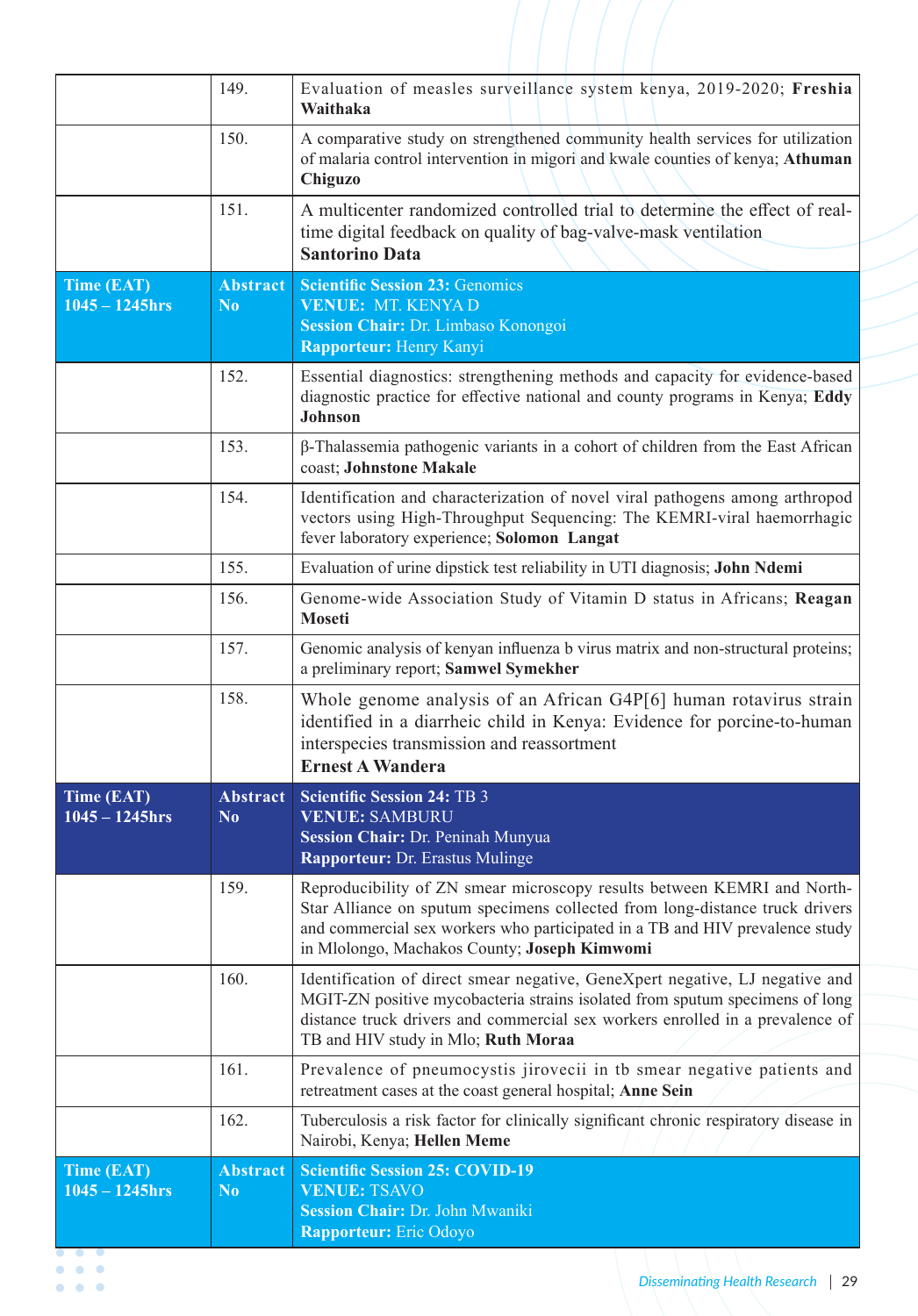|                                                                           | Official Closing remarks:<br><b>KASH Chair: Dr. Cecilia Mbae</b><br>Ag. Director General & CEO, KEMRI |                                                                                                                                                                                 |  |  |  |
|---------------------------------------------------------------------------|-------------------------------------------------------------------------------------------------------|---------------------------------------------------------------------------------------------------------------------------------------------------------------------------------|--|--|--|
|                                                                           | <b>Awarding Ceremony</b><br>Vote of thanks: Dr. Damaris Matoke-Muhia                                  |                                                                                                                                                                                 |  |  |  |
|                                                                           | Chief Rapporteur: Dr. Steve Wandiga                                                                   |                                                                                                                                                                                 |  |  |  |
|                                                                           | Conference outcomes & resolutions                                                                     |                                                                                                                                                                                 |  |  |  |
|                                                                           | Sponsors and Exhibitors Session                                                                       |                                                                                                                                                                                 |  |  |  |
| 1400-1600hrs<br>Closing Ceremony: Master of Ceremony: Prof. Charles Mbogo |                                                                                                       |                                                                                                                                                                                 |  |  |  |
| 1300-1400HRS: LUNCH BREAK                                                 |                                                                                                       |                                                                                                                                                                                 |  |  |  |
| <b>Time (EAT)</b><br>$1045 - 1245$ hrs                                    | <b>Abstract</b><br>N <sub>0</sub>                                                                     | <b>Symposium 5: FOOD ENVIRONMENT RESEARCH IN KENYA</b><br>Venue: AMBOSELI<br><b>Session Chair: Prof. Charles Obonyo</b><br><b>Rapporteur: Rosemary Musuva</b>                   |  |  |  |
| Time (EAT)<br>$1045 - 1245$ hrs                                           | <b>Abstract</b><br>N <sub>0</sub>                                                                     | Symposium 4: Knowledge Management<br><b>VENUE: BOGORIA</b><br>Session Chair: Prof. Jennifer Orwa<br>Rapporteur: Lilian Mayieka                                                  |  |  |  |
|                                                                           | 173.                                                                                                  | Factors Influencing Willingness to Receive Covid-19 Vaccine in Kisii<br>National Polytechnic Staff<br><b>Peter Godner</b>                                                       |  |  |  |
|                                                                           | 172.                                                                                                  | Population' risk perception of COVID-19 infection in Kajiado and Machakos<br>counties; Lilian Nyandieka                                                                         |  |  |  |
|                                                                           | 171.                                                                                                  | Burden of undiagnosed covid-19 in patients admitted at 3 county referral<br>hospitals in western kenya; Benson Singa                                                            |  |  |  |
|                                                                           | 170.                                                                                                  | In-vitro isolation, culture and characterization of SARS-CoV-2 virus in Kenya<br><b>Abstract</b> ; Robinson Irekwa                                                              |  |  |  |
|                                                                           | 169.                                                                                                  | Estimate of agreement between two commercial kits for molecular detection of<br>SARS-CoV-2; Janet Majanja                                                                       |  |  |  |
|                                                                           | 168.                                                                                                  | Knowledge, attitudes and practices regarding Coronavirus Disease-2019: A<br>cross-sectional survey among residents of Busia and Migori Counties, western<br>Kenya; Julius Odero |  |  |  |
|                                                                           | 167.                                                                                                  | Performance Evaluation of 3 RT-PCR Kits for the Detection of Severe Acute<br>Respiratory Syndrome Coronavirus 2 (SARS-CoV-2); Samwel Symekher                                   |  |  |  |
|                                                                           | 166.                                                                                                  | Accuracy of the Panbio™ COVID-19 antigen rapid test device for SARS-CoV-2<br>detection in Kenya, 2021: A multicenter field evaluation; Jack Irungu                              |  |  |  |
|                                                                           | 165.                                                                                                  | Household genomic epidemiology of SARS-CoV-2 in rural coastal Kenya;<br><b>Charles Agoti</b>                                                                                    |  |  |  |
|                                                                           | 164.                                                                                                  | Detection of multiple SARS-CoV-2 variants of concern (VOC) in Nairobi, Kenya<br>between March 2021 and July 2021; Silvanos Opanda                                               |  |  |  |
|                                                                           | 163.                                                                                                  | Developing a Covid Tracking System to improve data management and patient<br>follow up in Kisumu; May Maloba                                                                    |  |  |  |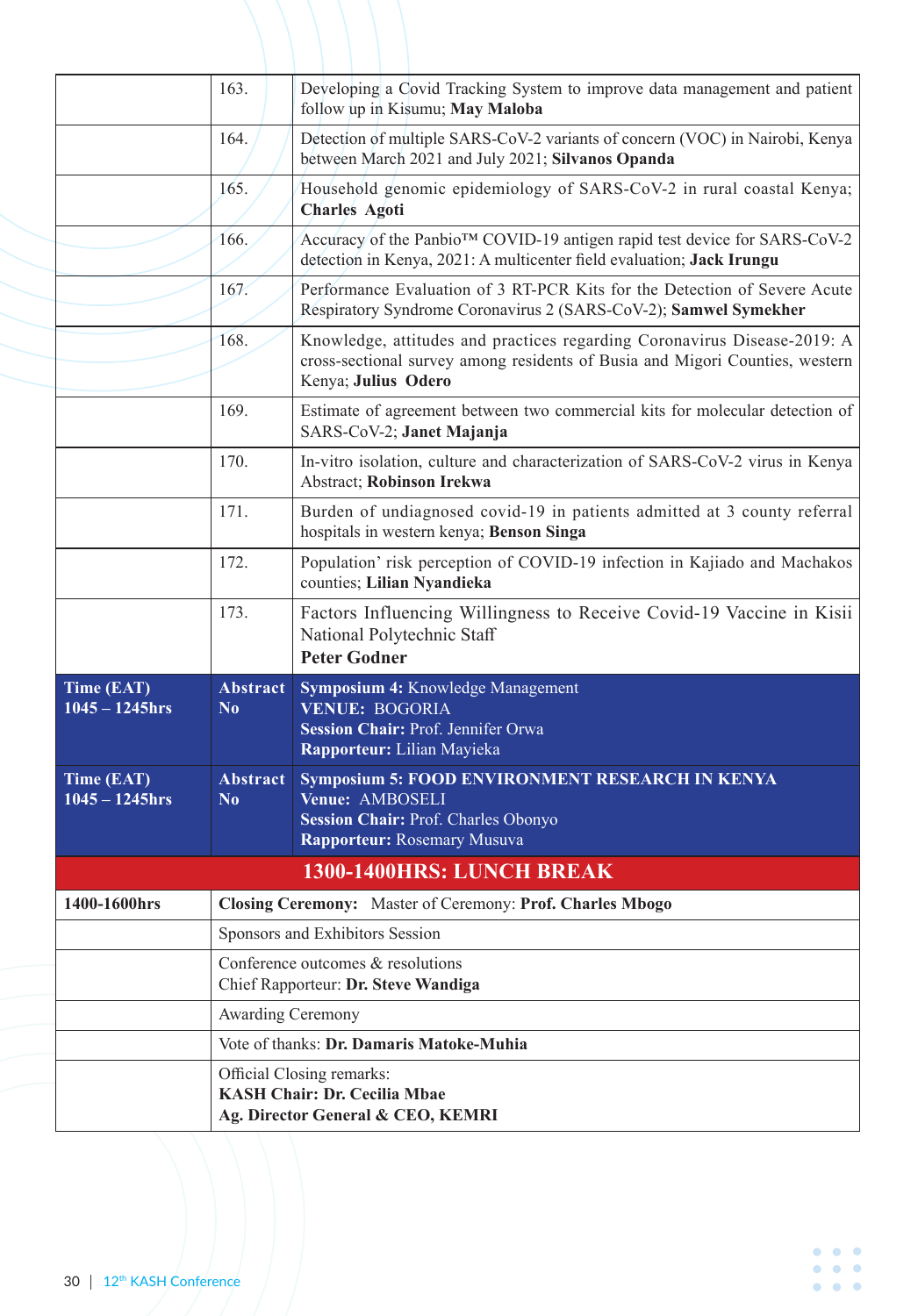## **POSTER DISCUSSIONS**

| <b>SUB THEME</b>                                                                                      | <b>ABSTRACT</b><br>N <sub>O</sub> | <b>POSTER TITLE</b>                                                                                                                                                                                                                                                              |
|-------------------------------------------------------------------------------------------------------|-----------------------------------|----------------------------------------------------------------------------------------------------------------------------------------------------------------------------------------------------------------------------------------------------------------------------------|
| <b>Strengthening Health Systems</b>                                                                   | 170.                              | Evaluating the cat system to improve cervical cancer<br>care in Kenya: a mixed methods study; May Maloba                                                                                                                                                                         |
| Emerging and Re-emerging Infectious and<br>Parasitic Diseases Prevention, Control and<br>Elimination  | 171.                              | Assessing the severity of COVID-19 among patients<br>with latent TB infection in Western Kenya; Joshua<br>Ongalo                                                                                                                                                                 |
| Emerging and Re-emerging In-fectious and<br>Parasitic Diseases Prevention, Control and<br>Elimination | 172.                              | Bionomics and ecology of Anopheles merus along<br>the East and Southern Africa Coast; Brian Bartilol                                                                                                                                                                             |
| Emerging and Re-emerging In-fectious and<br>Parasitic Diseases Prevention, Control and<br>Elimination | 173.                              | Prevalence of tuberculosis and HIV among long dis-<br>tance truck drivers and commercial sex workers in<br>Mlolongo, Machakos County; Willie Githui                                                                                                                              |
| Emerging and Re-emerging In-fectious and<br>Parasitic Diseases Prevention, Control and<br>Elimination | 174.                              | Project management experiences, achievements,<br>and lessons learnt by study site personnel during a<br>study on prevalence of pulmonary tuberculosis and<br>HIV among long distance truck drivers and female<br>sex workers in Mlolongo, Machakos County; Eston<br><b>Njagi</b> |
| Emerging and Re-emerging In-fectious and<br>Parasitic Diseases Prevention, Control and<br>Elimination | 175.                              | Neonatal bacteraemia at secondary hospitals in Ken-<br>ya (NeoBAC); Caroline Tigoi                                                                                                                                                                                               |
| Emerging and Re-emerging In-fectious and<br>Parasitic Diseases Prevention, Control and<br>Elimination | 176.                              | Demographic factors associated with pathogens de-<br>tected from influenza like illness in patients attending<br>a nairobi sub-county hospital; Samwel Symekher                                                                                                                  |
| Emerging and Re-emerging In-fectious and<br>Parasitic Diseases Prevention, Control and<br>Elimination | 177.                              | Towards a Polio Free Kenya, Performance of AFP<br>surveillance in Kenya 2005-2020; Rosemary<br><b>Nzunza</b>                                                                                                                                                                     |
| Emerging and Re-emerging In-fectious and<br>Parasitic Diseases Prevention, Control and<br>Elimination | 178.                              | Comparative Seroprevalence of Hepatitis B virus<br>among Inmates and Low Risk voluntary Blood Do-<br>nors in Garissa, Kenya 2021; Vincent Bahati                                                                                                                                 |
| Emerging and Re-emerging In-fectious and<br>Parasitic Diseases Prevention, Control and<br>Elimination | 179.                              | Impact of rotavirus vaccination on rotavirus gastro-<br>enteritis and strain distribution in western Kenya;<br><b>Mary Wachira</b>                                                                                                                                               |
| Emerging and Re-emerging In-fectious and<br>Parasitic Diseases Prevention, Control and<br>Elimination | 180.                              | Correlates of condom use at last sexual intercourse<br>among adolescent girls and young women in central<br>and western Kenya; Syovata Kimanthi                                                                                                                                  |
| Drug Discoveries and Therapeu-tics                                                                    | 181.                              | In vitro antiviral activity of Cat's claw (Uncaria to-<br>mentosa) extract against influenza A virus; Mike<br><b>Odiwuor</b>                                                                                                                                                     |
| Drug Discoveries and Therapeutics                                                                     | 182.                              | Circulation of phleboviruses and arboviruses among<br>sandflies from parts of north rift, Kenya; Edith<br>Koskei                                                                                                                                                                 |
| Essential Sexual, Reproductive, Adolescents,<br>Maternal, and Child Health                            | 183.                              | Adverse neonatal outcomes at the maternity ward in<br>Kitale County Hospital, Kenya, April - May 2021;<br><b>Gabriel Nyang'au</b>                                                                                                                                                |